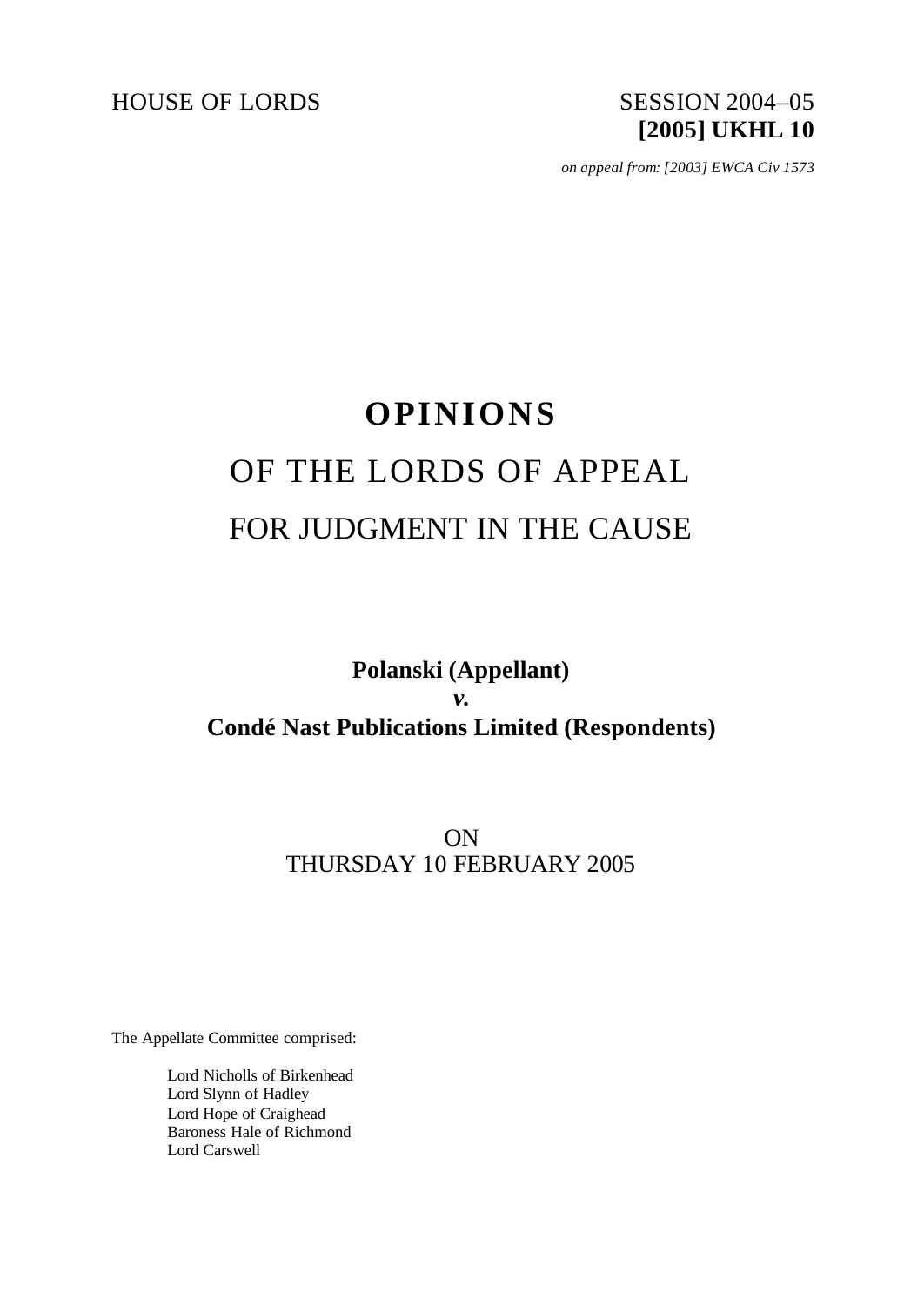#### **HOUSE OF LORDS**

#### **OPINIONS OF THE LORDS OF APPEAL FOR JUDGMENT IN THE CAUSE**

#### **Polanski (Appellant)** *v.* **Condé Nast Publications Limited (Respondents)**

#### **[2005] UKHL 10**

#### **THE LORD NICHOLLS OF BIRKENHEAD**

My Lords,

1. Condé Nast Publications Ltd publishes the magazine 'Vanity Fair' in this country. Roman Polanski, the celebrated film director, is suing Condé Nast for libel in respect an article included in the July 2002 edition of this magazine.

2. The words of which Mr Polanski complains refer to an incident said to have taken place 35 years ago. On the night of 8 August 1969 Mr Polanski's wife, the actress Sharon Tate, was murdered at their home in California USA by members of the so-called 'Manson Family'. Mr Polanski was working in London at the time. He flew to California and remained there until after his wife's funeral on 13 August 1969. On his return journey from Los Angeles to London he stopped in New York. He went to 'Elaine's' restaurant. There he met the actress Mia Farrow. That was on 27 August 1969 or thereabouts.

3. The July 2002 edition of 'Vanity Fair' contained a feature article about 'Elaine's'. The article included the following passage:

'"The thing about Elaine's", says Lewis Lapham, "is that nobody will allow himself to be impressed by anybody. You could say, 'I just sold 17,000 copies of my book today', and they'd ask what you did yesterday. The only time I ever saw people gasp in Elaine's was when Roman Polanski walked in just after his wife Sharon Tate had been viciously murdered by the Manson clan. I was sitting at a table with a friend of mine who had brought the most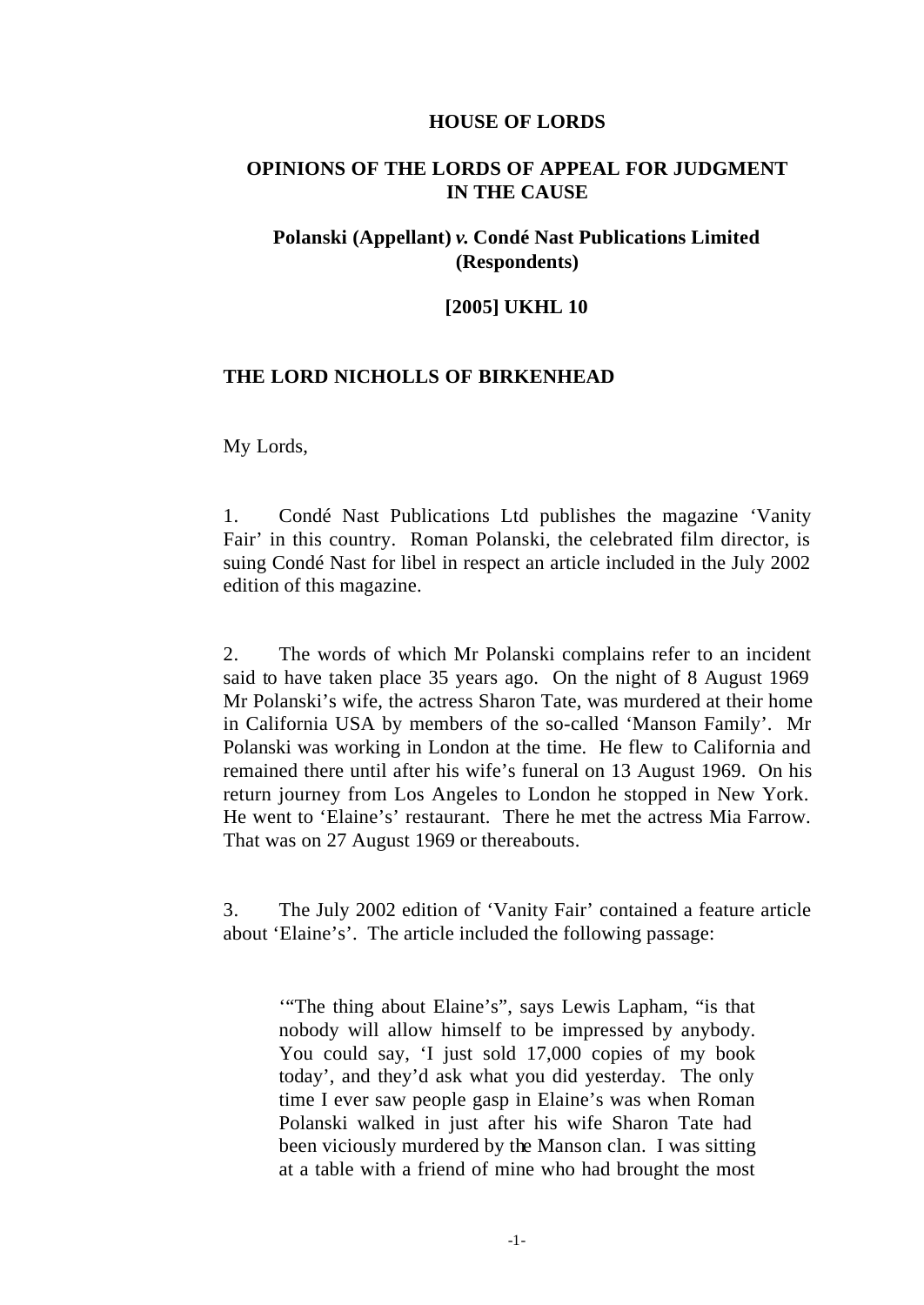gorgeous Swedish girl you ever laid eyes on. I don't think I've ever seen a more beautiful woman. Polanski came over and asked to join us. It turned out that Polanski had been in London when the atrocity took place, and he was on his way back to Hollywood for the burial. The Swedish beauty was sitting next to me. Polanski pulled up a chair and inserted himself between us, immediately focusing his attention on the beauty, inundating her with his Polish charm. Fascinated by his performance, I watched as he slid his hand inside her thigh and began a long, honeyed spiel which ended with the promise 'And I will make another Sharon Tate out of you".'

4. Mr Polanski sought a correction and apology. Condé Nast refused. Condé Nast was willing to consider for publication a letter setting out Mr Polanski's position, but its solicitors said 'our clients stand by their story'. Mr Polanski began these proceedings on 20 August 2002. It is now common ground that, contrary to what was stated in the 'Vanity Fair' article, the meeting at Elaine's took place on Mr Polanski's return journey to London after his wife's burial.

5. The trial of these proceedings has yet to take place. There are three issues in the proceedings. The first issue concerns the meaning of the words. Mr Polanski's case is that the words bear the following defamatory meanings: that on his way to attend the burial of his wife, who had just been viciously murdered, he had stopped in New York and publicly and shamefully seduced the female companion of one of the other customers at Elaine's; that as an inducement for her sexual favours he had promised to make the girl famous; and that by this conduct he had shown such appalling and callous indifference to the fate of his murdered wife that even the hardened regulars of Elaine's had gasped in astonishment. No evidence is admissible on this issue.

6. The second issue is justification. Condé Nast allege that the words were true in so far as they bear the meaning that, even though his wife had just been viciously murdered, Mr Polanski showed a callous indifference to her memory by shamelessly exploiting her name and the prospect of emulating her fame in order to make sexual advances to another man's female companion whom he had only just met in a restaurant. This allegation of fact is denied by Mr Polanski. At the trial he will rely primarily on his own evidence and that of Ms Farrow. Condé Nast will rely on the evidence of Mr Lapham and the 'friend of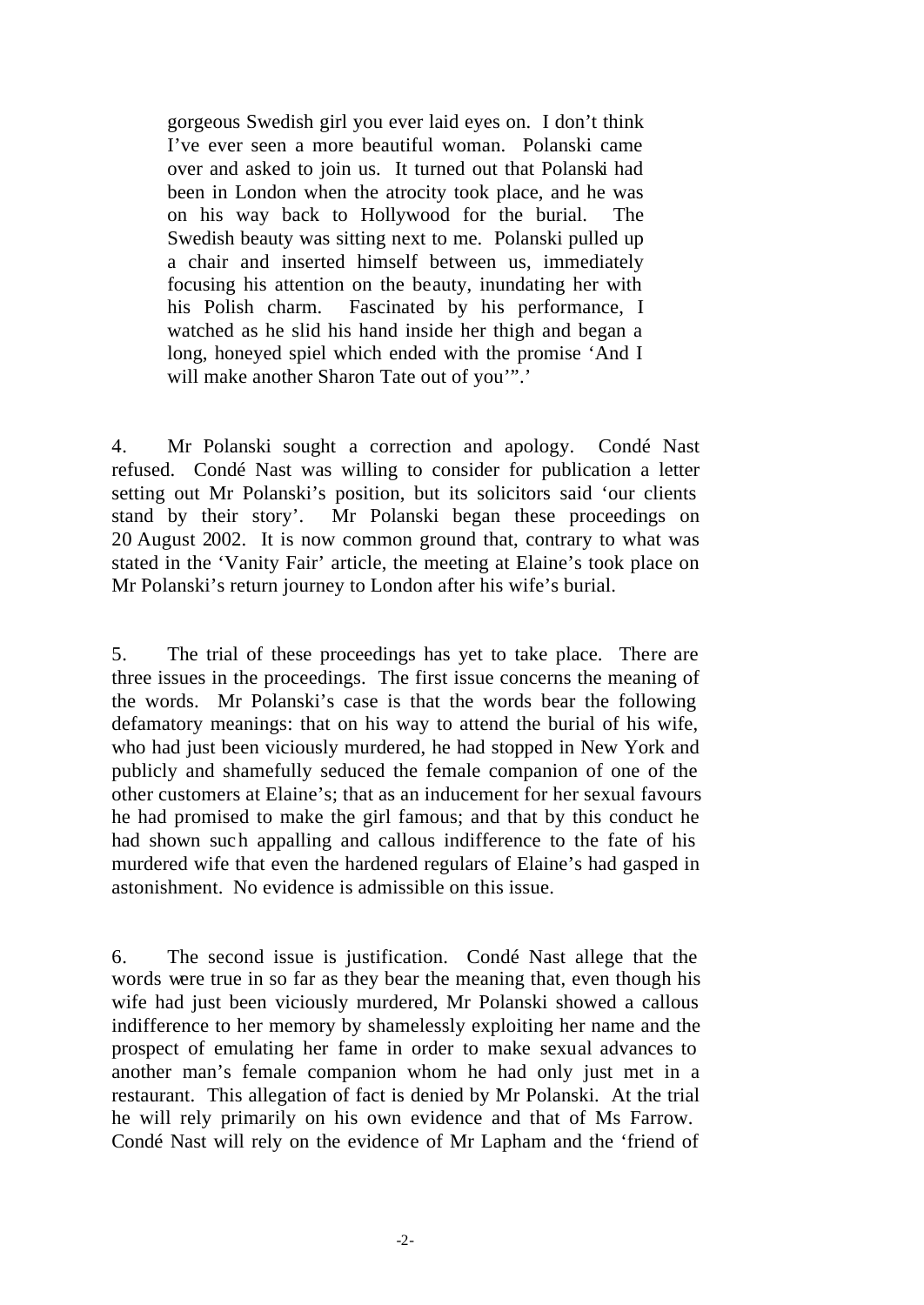mine' to whom the article referred, Mr Edward Perlberg. The third issue is damages.

7. Thus far Mr Polanski's proceedings are straightforward. But there is a complication, which has given rise to this interlocutory appeal. Mr Polanski is a fugitive from justice. In August 1977 he pleaded guilty before a Californian court to a charge of unlawful sexual intercourse with a girl aged 13 years. He underwent tests ordered by the court, spending 42 days in the state penitentiary for this purpose. He then fled from the United States before he was sentenced. He returned to his home in France. As a French citizen he cannot be extradited from France to the United States. Since then he has never visited the United States again. Nor has he ever returned to the United Kingdom. If he came to this country he would be at risk of being extradited to the USA.

8. In these circumstances Mr Polanski has said he will not come to this country to give oral evidence at the trial of his libel action. Instead, he has sought a pre-trial direction that he may be allowed to give his evidence from France by means of a video link, pursuant to CPR 32.3. This rule provides the court 'may allow a witness to give evidence through a video link or by other means'.

9. Eady J gave this direction on 9 October 2003. The judge said the reason underlying the application was unattractive, but this did not justify depriving Mr Polanski of his chance to have his case heard at trial. The Court of Appeal, comprising Simon Brown, Jonathan Parker and Thomas L JJ, discharged the judge's order: [2004] 1 WLR 387. The general policy of the courts should be to discourage litigants from escaping the normal processes of the law rather than to facilitate this. The judge's order overlooked and undermined this policy. Giving evidence by video conference link is not yet the procedural norm. Mr Polanski is seeking an indulgence from the court. In denying him that indulgence the court is not shutting him out from access to justice; the choice is entirely his.

10. The question raised by this appeal is whether, as the Court of Appeal held, the judge misdirected himself in principle when exercising his discretion in favour of permitting Mr Polanski to give his evidence by video conference link. The issue is whether the administration of justice would be brought into disrepute if the judge's order were allowed to stand.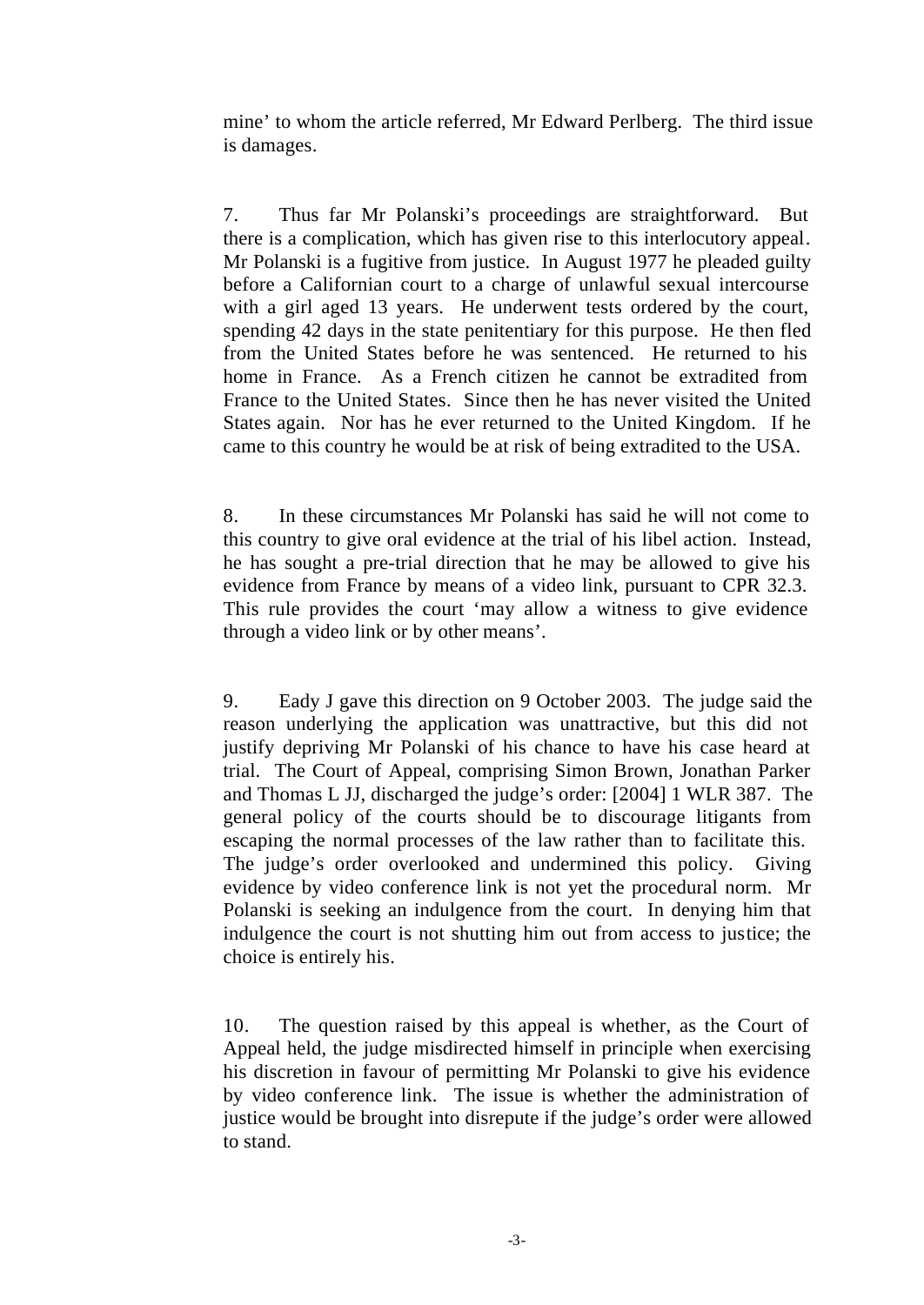#### *The parties' interests*

11. One matter is clear. There can be no doubt that, as between Mr Polanski and Condé Nast, the judge's order was rightly made. The Practice Direction supplementing CPR Part 32 provides that when the use of video conferencing is being considered a judgment must be made on cost saving and on whether use of video conferencing 'will be likely to be beneficial to the efficient, fair and economic disposal of the litigation'. As between the parties that test is satisfied in the present case.

12. Several points can be noted in this regard. First, there is no question of this libel action being an abuse of the process of the court. True it is that the principal circulation of 'Vanity Fair' is in the United States of America: 1.13million copies at the relevant time. Its circulation in Europe is much smaller. In mid-2002 the circulation of the magazine in England and Wales was 53,000 copies and in France 2,500 copies. It is also true that Mr Polanski has not set foot in England since February 1978. His home is in France and has been so for more than 25 years. But Mr Polanski's reputation is international. Despite the facts just mentioned Condé Nast does not suggest Mr Polanski's choice of England as the forum for his proceedings is improper. He is entitled to bring this action in this country in respect of the publication of the offending article which took place here. Thus the question is not *whether* the action should be tried here. The question is *how* it should be tried.

13. Next, objections about the form in which evidence may be given at the trial usually arise when one party claims a particular course would be prejudicial to him in the conduct of the litigation. That is not so in the present case. Condé Nast has no relevant interest in Mr Polanski being required to give his evidence in person in court. A direction that Mr Polanski's evidence may be given by means of video conferencing, or 'VCF' in short, would not prejudice Condé Nast to any significant extent. If anything, as Simon Brown LJ observed, any prejudice would more likely be suffered by Mr Polanski, by reason of the lessened impact of his evidence and celebrity status on the jury.

14. Condé Nast does not suggest otherwise. Improvements in technology enable Mr Polanski's evidence to be tested as adequately if given by VCF as it could be if given in court. Eady J, an experienced judge, said that cross-examination takes place 'as naturally and freely as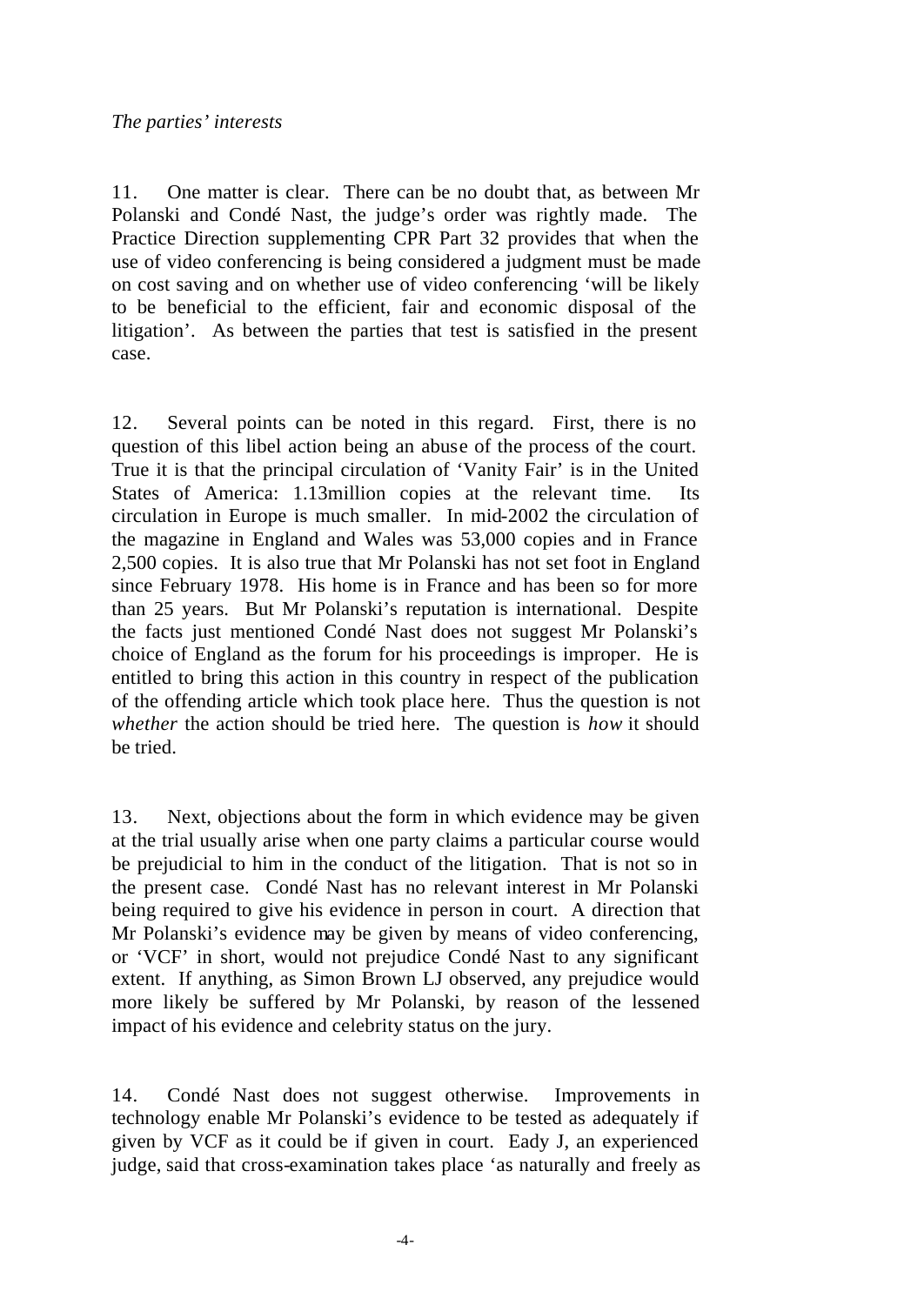when a witness is present in the court room'. Thomas LJ said that in his recent experience as a trial judge, giving evidence by VCF is a 'readily acceptable alternative' to giving evidence in person and an 'entirely satisfactory means of giving evidence' if there is sufficient reason for departing from the normal rule that witnesses give evidence in person before the court: [2004] 1 WLR 387, 402. Whether Mr Polanski's reason is sufficient is the all-important question to which I shall return.

15. Thirdly, if a VCF order is refused Mr Polanski will be gravely handicapped in the conduct of these proceedings. In practice he will either abandon his action or, possibly, continue but under the serious disadvantage that his oral evidence on the crucial dispute of fact, concerning what took place at the restaurant, will not be placed before the jury. Either way, in its conduct of this litigation Condé Nast will receive an unjustified windfall at the expense of Mr Polanski. Condé Nast will find itself in the fortunate position of not being called to account for having published what may be a serious libel.

#### *The public interest in the administration of justice*

16. Unfair consequences of this kind, prejudicial to one party and correspondingly beneficial to the other, are not unusual when questions of 'public policy' arise. Public policy is based on wider considerations than the interests of the parties themselves. But this does not mean the consequences for the parties are irrelevant when considering wider questions of public policy. On the contrary they may be of relevance and importance. They are so in the present case. They are one of the factors the court will take into account when deciding whether a VCF order in respect of Mr Polanski's evidence would bring the administration of justice into disrepute. Mr Pannick QC, appearing for Condé Nast, rightly accepted this.

17. This approach accords with the contemporary trend in this area of the law. The trend on matters of this kind is to look broadly at the requirements of justice. Whether the use of the court's procedures in a particular way would bring the administration of justice into disrepute or, as it is sometimes put, would be an affront to the public conscience, calls for an overall balanced view. This does not mean the courts now apply lower standards in the administration of justice or that the public conscience is now less easily affronted. Rather, it means the courts increasingly recognise the need for proportionality. The sanction must be appropriate having regard to all the circumstances. Indeed, an over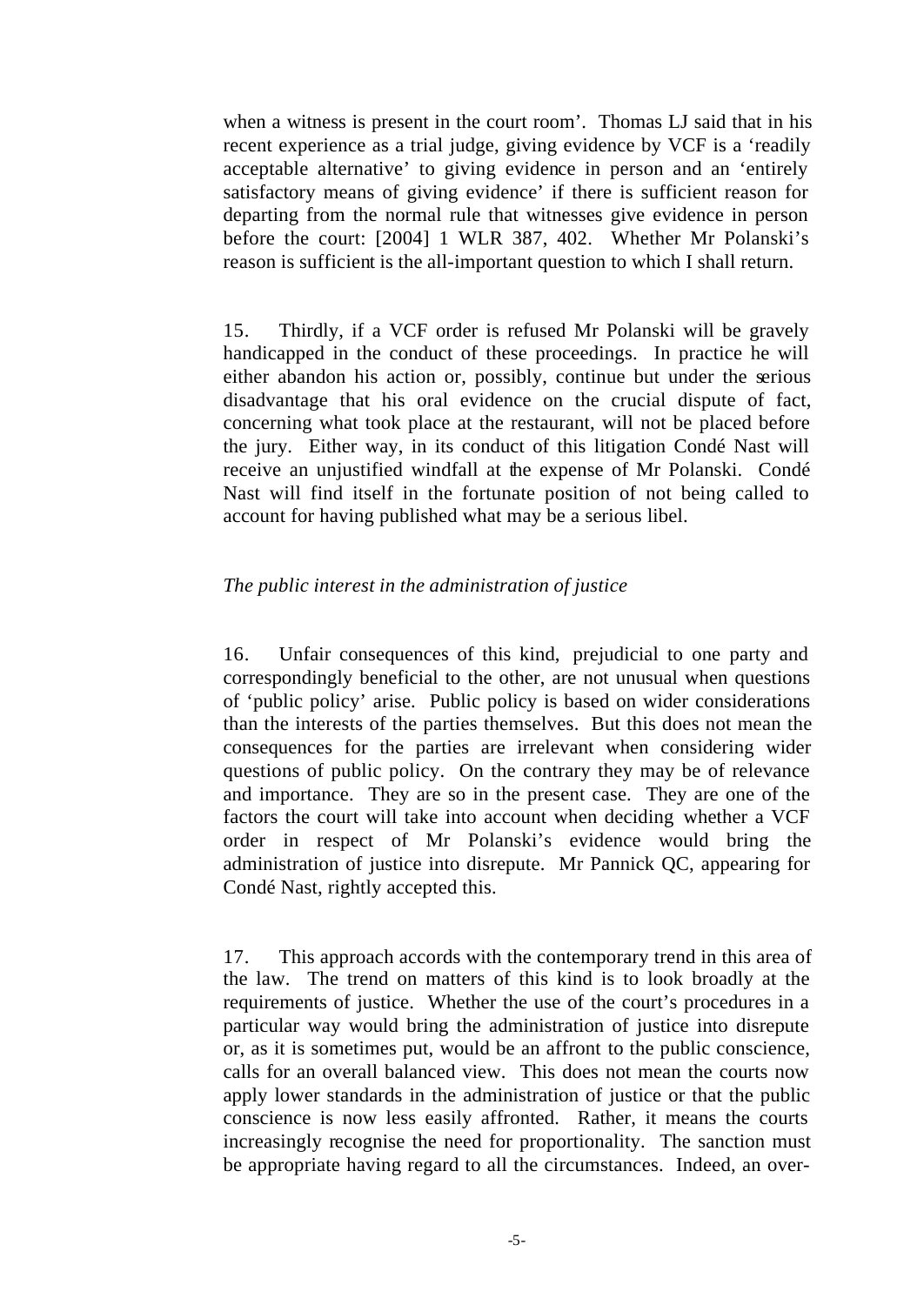rigid interpretation of the requirements of public policy in this field may be counter-productive. A legal principle based on public policy which ignores the consequences for the parties can itself bring the administration of the law into disrepute. It may also involve a breach of the parties' rights under article 6 of the European Convention on Human Rights.

18. A similar approach is now adopted in cases where a party seeking to be heard by the court is in contempt of court. That fact is not of itself a bar to the contemnor being heard: see Denning LJ in *Hadkinson v Hadkinson* [1952] P 285, 298, approved by Lord Bridge of Harwich in *X Ltd v Morgan-Grampian (Publishers) Ltd* [1991] 1 AC 1, 46. In *Arab Monetary Fund v Hashim* (21 March 1997, unreported), quoted by Potter LJ in the judgment of the Court of Appeal in *Motorola Credit Corporation v Uzan (No 2)* [2004] 1 WLR 113, 128, Lord Bingham of Cornhill CJ said the preferable approach is to ask

'whether, in the circumstances of an individual case, the interests of justice are best served by hearing a party in contempt or by refusing to do so, always bearing in mind the paramount importance which the court must attach to the prompt and unquestioning observance of court orders.'

19. The same type of problem arises from time to time where a claimant, in order to pursue his claim, is forced to rely on his own illegal conduct. Then, on grounds of public policy, the court may refuse to aid him. This principle was affirmed, in a somewhat rigid form, in *Tinsley v Milligan* [1994] 1 AC 340. Whether this is the last word on this controversial subject remains to be seen. That is not an issue arising on this appeal.

#### *Fugitives from justice*

20. Against this background I turn to consider the point of legal principle raised by this appeal. A fugitive from justice is unwilling to come to this country to give evidence in person in civil proceedings properly brought by or against him. Can that be a sufficient reason for making a VCF order? Or would such an order, made for that reason, bring the administration of the law into disrepute?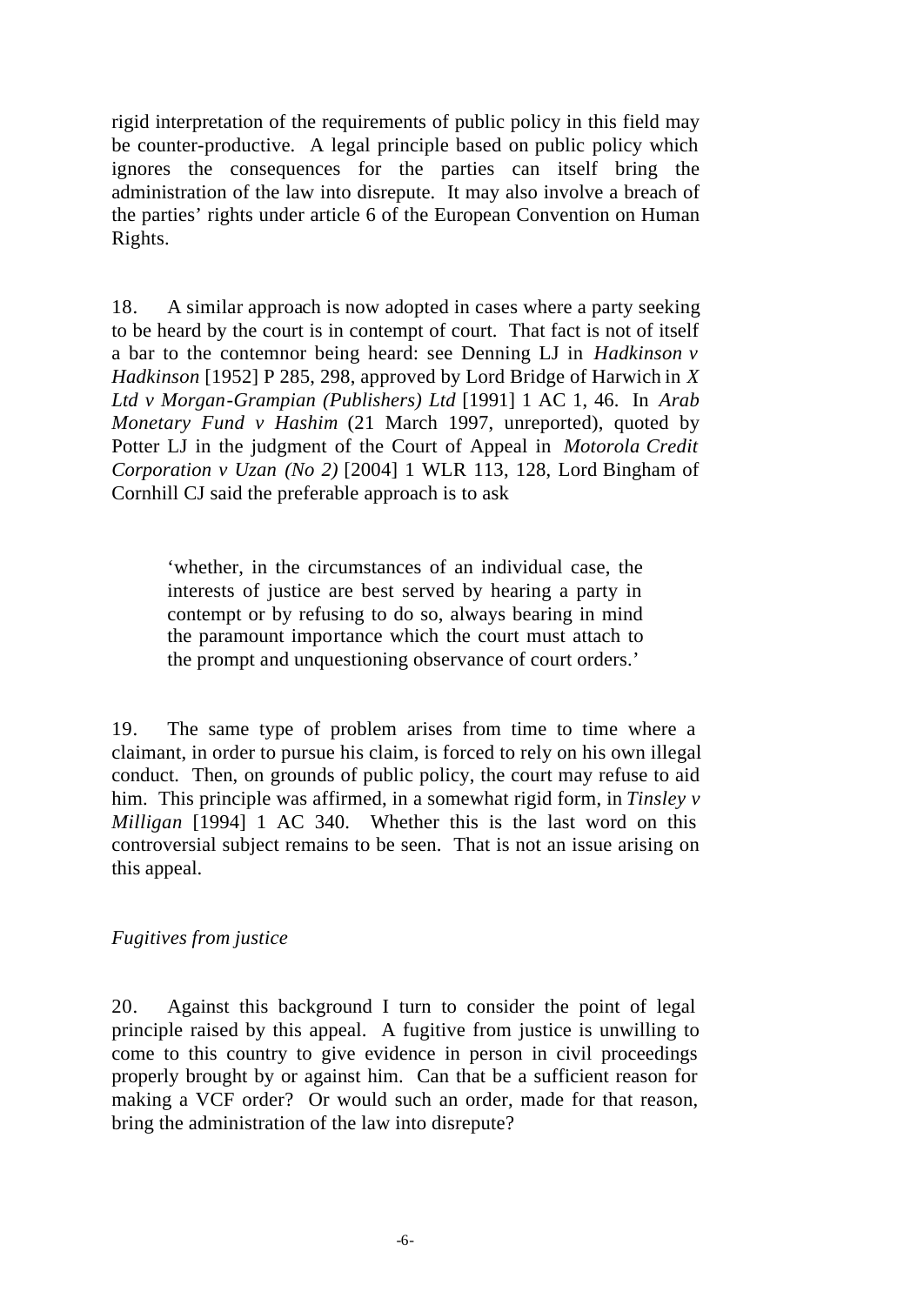21. These questions did not arise in past years. In the past oral evidence required physical presence. But recent advances in telecommunication technology have made video conferencing a feasible alternative way of presenting oral evidence in court. The issue before the House is whether the development of this new facility should ensure for the benefit of fugitives from justice as much as it does for other parties to litigation.

22. There are three possible answers on this issue. They may be broadly summarised as follows: (1) as a general rule a fugitive's unwillingness to return to the jurisdiction of this country is a valid reason, and can be a sufficient reason, for making a VCF order; (2) as a general rule a fugitive's unwillingness to return is not a valid reason for making a VCF order; and (3) there is no general rule: everything depends on the circumstances.

23. Possibility (3) is not attractive. That would leave at large the answer to the question of legal policy raised by this appeal. That would not be satisfactory. The fugitive's reason for seeking a VCF order must, as a matter of legal policy, either be acceptable in principle or not. The House must give guidance on this issue. So the choice lies between answers  $(1)$  and  $(2)$ .

24. A number of features are to be noted. First, in the present case Mr Polanski's criminal conduct did not take place in this country. But the public interest in furthering the proper processes of investigation, trial and punishment of criminal offences committed in the United Kingdom applies equally where an extradition crime has been committed or allegedly committed in a country with which the United Kingdom has a relevant extradition treaty. Countries which are parties to an extradition treaty or the like have a mutual interest in seeing that persons who commit crimes in one country do not escape trial or punishment by fleeing abroad: see Lord Templeman in *Re Evans* [1994] 1 WLR 1006, 1008.

25. Second, a fugitive from justice is not as such precluded from enforcing his rights through the courts of this country. This is so whether the fugitive is claimant or defendant. Mr Polanski's status as a fugitive offender does not deprive him of any rights he would otherwise possess in respect of the subject matter of this action. His flight from California in 1978, and the steps he has taken ever since to remain beyond the reach of the Californian court, do not preclude him from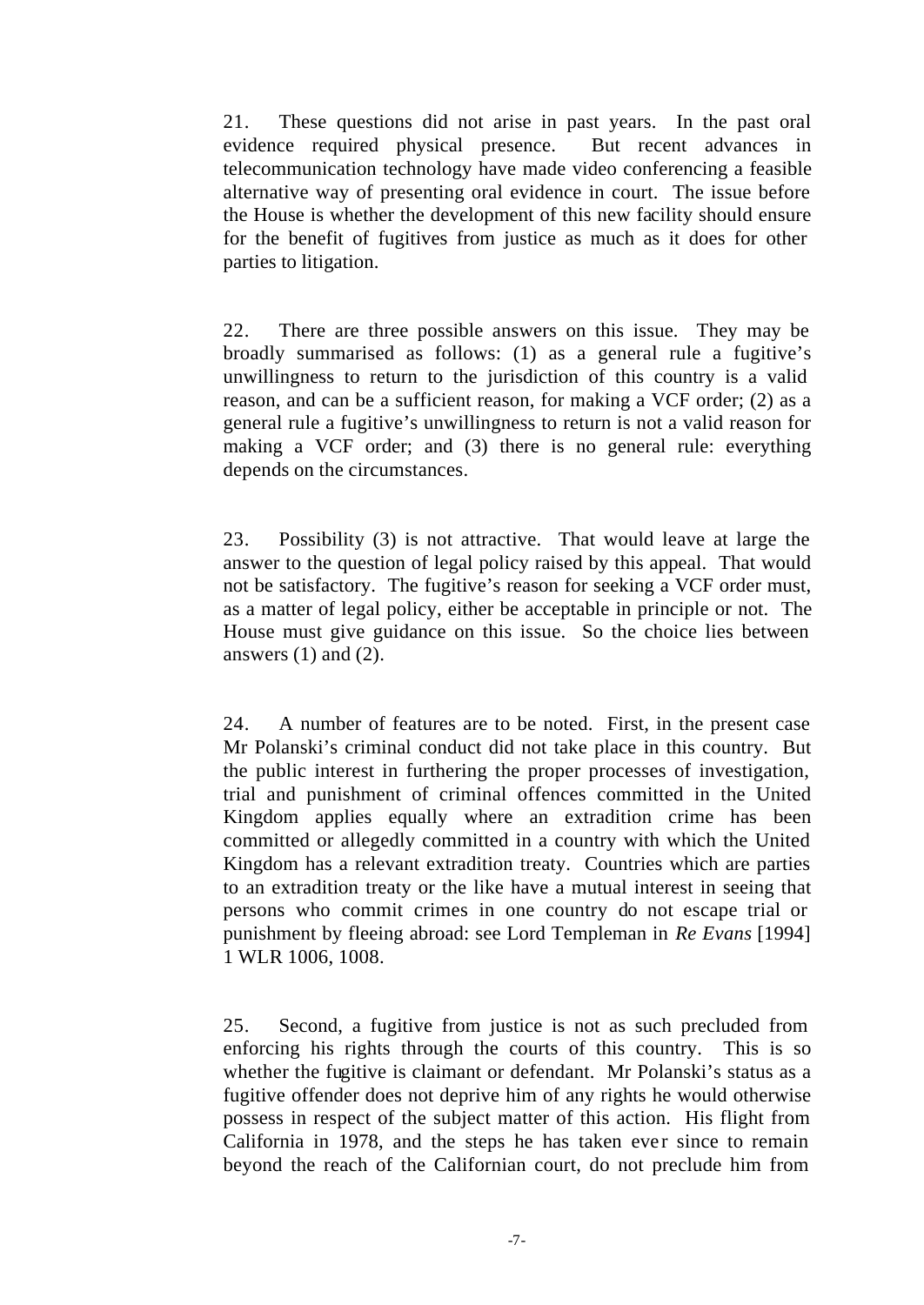bringing proceedings in England in respect of damage to his reputation flowing from publication of defamatory material in this country.

26. At first sight this may seem unattractive. It may seem unattractive that a person can, at one and the same time, evade justice in respect of his criminal conduct and yet seek the assistance of the courts in protection of his own civil rights. But the contrary approach, adopted in the name of the public interest, would lead to wholly unacceptable results in practice. It would mean that for so long as a fugitive remained 'on the run' from the criminal law, his property and other rights could be breached with impunity. That could not be right. Such harshness has no place in our law. Mr Polanski is not a present-day outlaw. Our law knows no principle of fugitive disentitlement.

27. Thirdly, a direction that a fugitive such as Mr Polanski may give his evidence by use of video conferencing is a departure from the normal way a claimant gives evidence in this type of case. But the extent of this departure from the normal should not be exaggerated. It is expressly sanctioned by the Civil Procedure Rules. The power conferred by the rules is intended to be exercised whenever justice so requires. Seeking a VCF order is not seeking an 'indulgence'.

28. Fourthly, in the situation under consideration a VCF order will not assist the fugitive's evasion of justice. Whether a VCF order is made or not, the fugitive will not come to this country. He will not put himself at risk of arrest. In the present case, come what may, Mr Polanski's longstanding evasion of justice will continue. It will be unaffected by the court's decision on whether to make or refuse a VCF order. The effect of making a VCF order will be different. In the present case the effect will be to relieve Mr Polanski from one of the disadvantages of his fugitive status, namely, that he cannot travel freely to a country which has a relevant extradition treaty with the USA. To that extent a VCF order will enable Mr Polanski to sidestep one of the adverse consequences of his own criminal conduct and flight from justice. A VCF order will enable him to present his evidence orally to an English court in proceedings properly brought by him here, without being physically present in the court room.

29. Thus the practical consequences of the alternative answers on this issue are that if a court makes a VCF order, the fugitive will be relieved of a disadvantage otherwise attendant upon his fugitive status; but if the court refuses to make a VCF order, the fugitive's oral evidence will not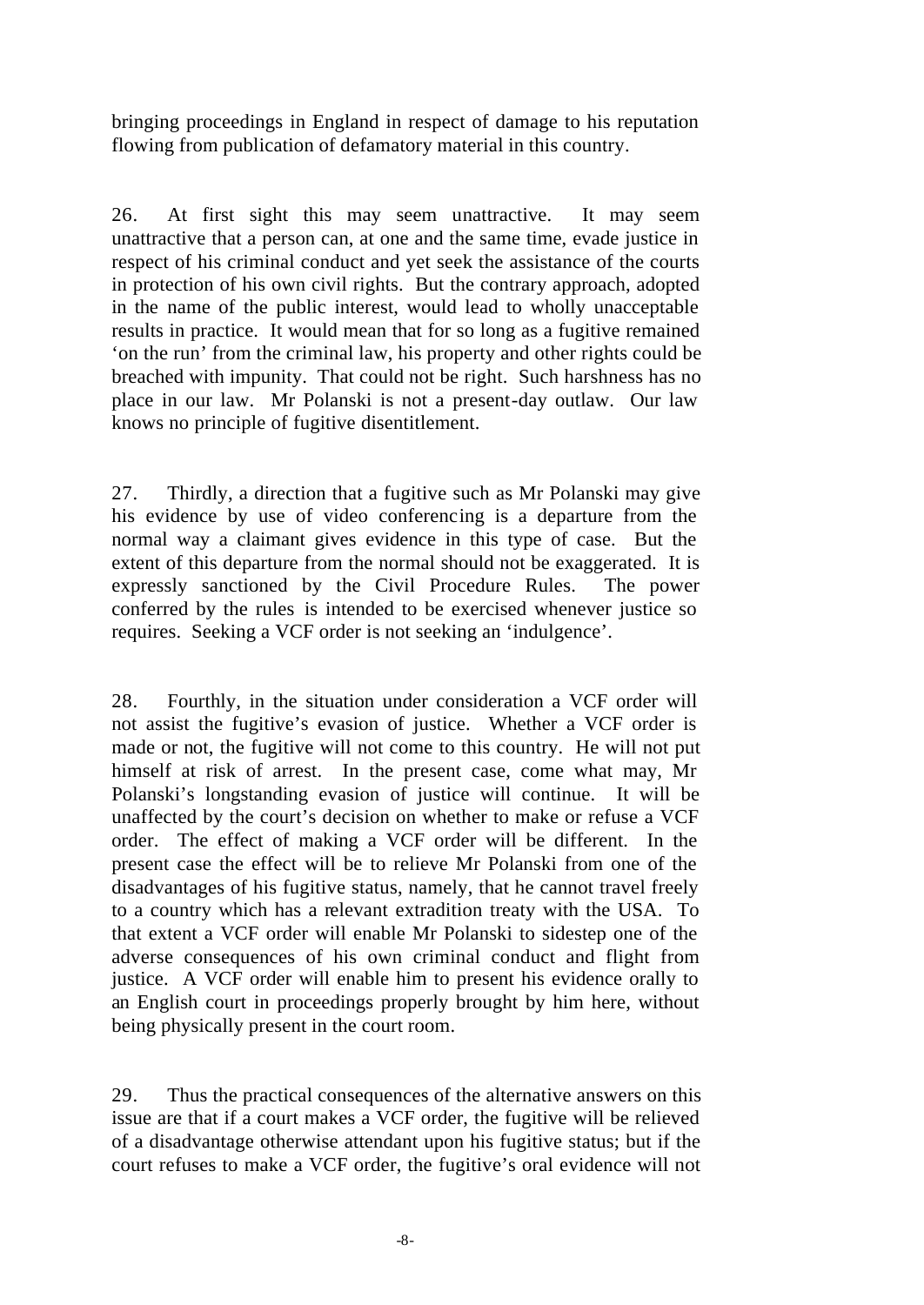be available at the trial. By adopting the latter course the court will in effect be saying be saying to the fugitive: 'unless you surrender your fugitive status you cannot pursue (or, as the case may be, defend) your civil proceedings'.

30. I understand the intuitive dislike of relieving a fugitive of a disadvantage which until recently was inherent in his self-created status. Until recently the fugitive had to make up his mind whether (a) to surrender his fugitive status and give his oral evidence in court or (b) to maintain his flight from justice and suffer whatever disadvantages this might have in civil proceedings to which he was a party as claimant or defendant.

31. I understand that. But overall the matter which weighs most with me is this. Despite his fugitive status, a fugitive from justice is entitled to invoke the assistance of the court and its procedures in protection of his civil rights. He can bring or defend proceedings even though he is, and remains, a fugitive. If the administration of justice is not brought into disrepute by a fugitive's ability to have recourse to the court to protect his civil rights even though he is and remains a fugitive, it is difficult to see why the administration of justice should be regarded as brought into disrepute by permitting the fugitive to have recourse to one of the court's current procedures which will enable him in a particular case to pursue his proceedings while remaining a fugitive. To regard the one as acceptable and the other as not smacks of inconsistency. If a fugitive is entitled to bring his proceedings in this country there can be little rhyme  $\alpha$  reason in withholding from him a procedural facility flowing from a modern technological development which is now readily available to all litigants. For obvious reasons, it is not a facility claimants normally seek to use, but it is available to them. To withhold this facility from a fugitive would be to penalise him because of his status.

32. That would lack coherence. It would be to give with one hand and take away with the other: a fugitive may bring proceedings here, but his position as a fugitive will tell against him when the court is exercising its discretionary powers. It would also be arbitrary in its practical effect today. A fugitive may bring proceedings here but not if it should chance that his own oral evidence is needed. Then, despite the current availability of VCF, he cannot use that facility and a civil wrong suffered by him will pass unremedied.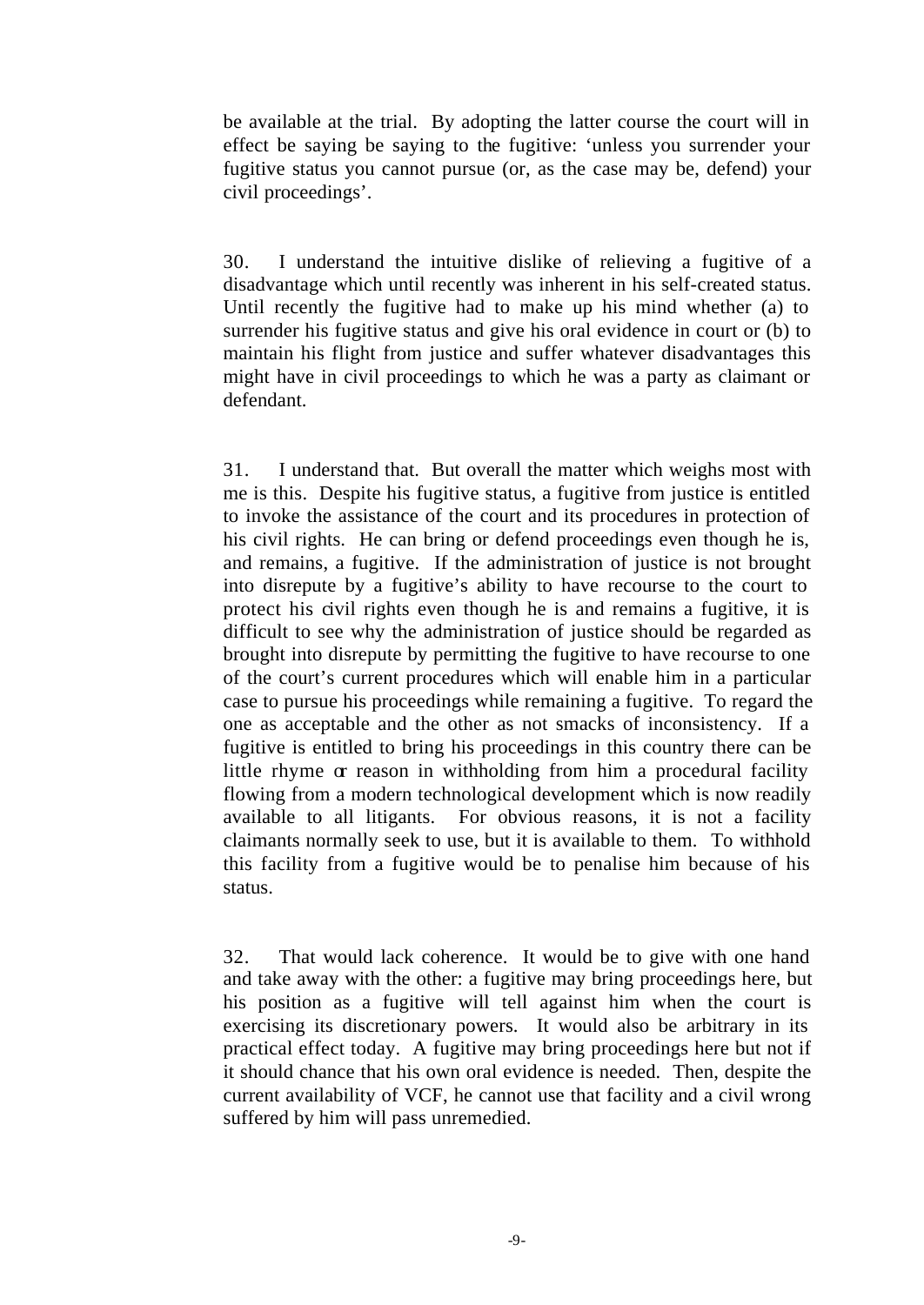33. For this reason I consider the judge was entitled and, indeed, right to exercise his discretion as he did. *Rowland v Bock* [2002] 4 All ER 370 was correctly decided. There Newman J made a VCF order in respect of a claimant who risked arrest and extradition to the USA on charges of fraud. No doubt special cases may arise. But the general rule should be that in respect of proceedings properly brought in this country, a claimant's unwillingness to come to this country because he is a fugitive from justice is a valid reason, and can be a sufficient reason, for making a VCF order. I respectfully consider the Court of Appeal fell into error by having insufficient regard to Mr Polanski's right to bring these proceedings in this country even though he is and will continue to be a fugitive from justice.

34. I would allow this appeal and restore the judge's order. Mr Polanski was convicted of a serious crime. His reluctance to return to this country is grounded in a fear that he may be extradited and receive a custodial sentence in California. That does not take the case out of the general rule. However, at the trial the jury will be told these facts and will take them into account on all issues to which they are relevant.

#### *Use of a claimant's statements as hearsay evidence*

35. I add a brief footnote on a different procedural point raised before the Court of Appeal. Having regard to the conclusion I have reached on the main issue this point does not strictly arise on this appeal. But it is a point of general importance to practitioners. In the present case the Court of Appeal set aside the judge's VCF order and added this:

'and [we] further indicate that, if the claimant were to seek to put in his statements as hearsay evidence and the defendants in those circumstances were to apply to call him to be cross-examined upon their contents, the court would be bound to allow such application and if the claimant were not to attend court in person for such crossexamination, the court would then be bound to exclude the statements from evidence.'

36. I agree with the Court of Appeal that the court's case management powers under CPR 32.1 are wide enough to enable the court to make the orders indicated by the Court of Appeal in this passage. But I do question whether in the present case, had a VCF order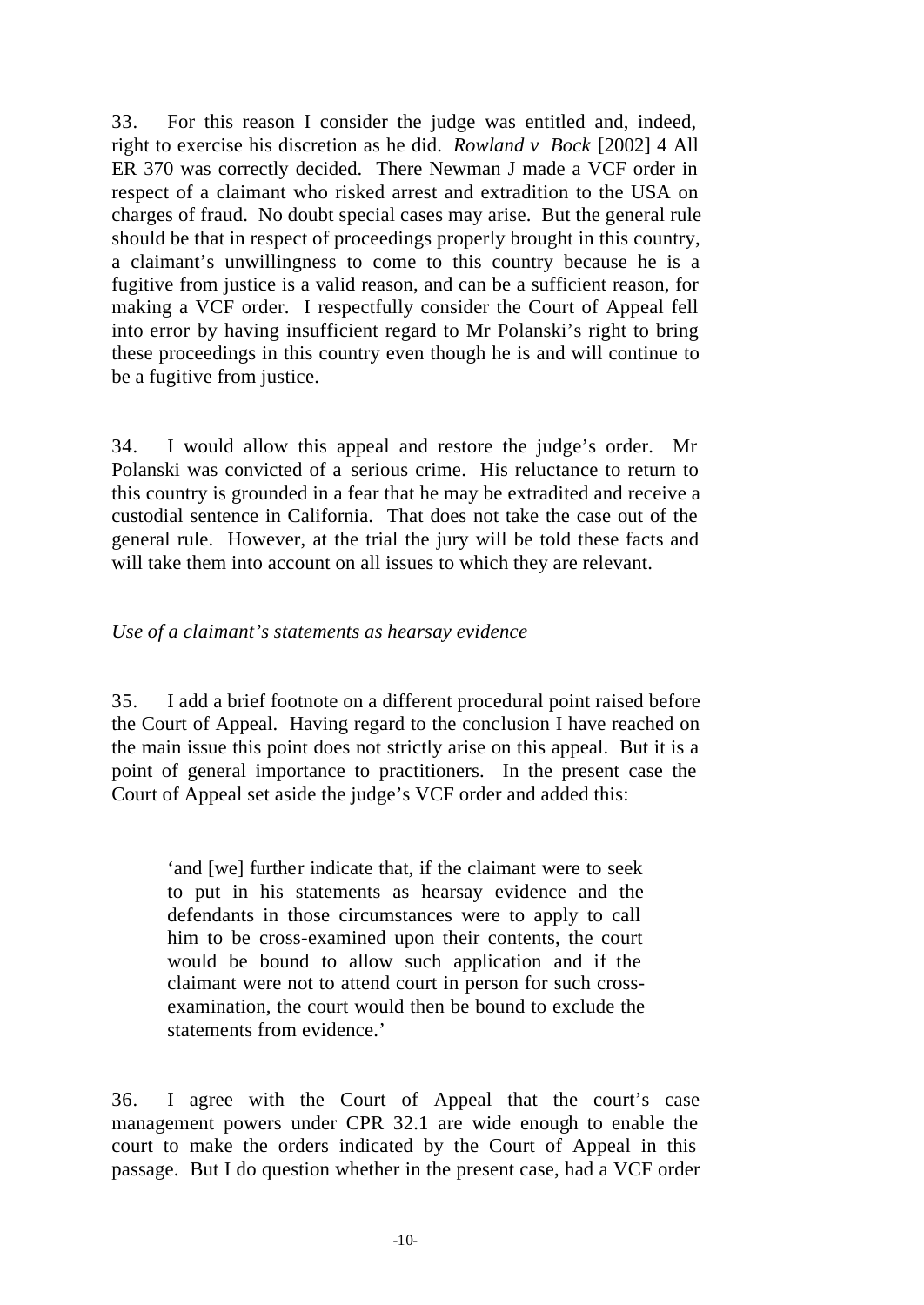been refused, the court would have been 'bound' to make an order excluding Mr Polanski's statements from evidence if he did not present himself in court for cross-examination. Such an exclusionary order should not be made automatically in respect of the non-attendance of a party or other witness for cross-examination. Such an order should be made only if, exceptionally, justice so requires. The overriding objective of the Civil Procedure Rules is to enable the court to deal with cases justly. The principle underlying the Civil Evidence Act 1995 is that in general the preferable course is to admit hearsay evidence, and let the court attach to the evidence whatever weight may be appropriate, rather than exclude it altogether. This applies to jury trials as well as trials by judge alone, as noted by Brooke LJ in the judgment of the court in *O'Brien v Chief Constable of the South Wales Police* [2003] EWCA Civ 1085, paras 68-69.

#### **LORD SLYNN OF HADLEY**

My Lords,

37. The appellant, who lives in France, claims that he was libelled in an article published in July 2002 in the United States, in this country and in France in the magazine "Vanity Fair" by the respondents. The article made allegations against him of his behaviour in New York in August 1969. The details are set out in the opinion of my noble and learned friend Lord Nicholls of Birkenhead to which I refer without repeating.

38. The appellant has issued proceedings in England but not in the United States or in France. He says that though he can validly issue proceedings here in respect of the libel (which is correct) he cannot come to give oral evidence here because he would be liable to be, and would be likely to be, extradited to the United States to be sentenced in connection with an offence of unlawful sexual intercourse with a thirteen year old girl in 1977 to which offence he pleaded guilty. He fled the United States between conviction and sentence and has not been back there or to the United Kingdom since. As a French citizen he cannot be extradited from France to the USA to be sentenced.

39. He asks accordingly that he should be allowed to give evidence from Paris by video link under Rule 32.3 of the Civil Procedure Rules which provide that "The Court may allow a witness to give evidence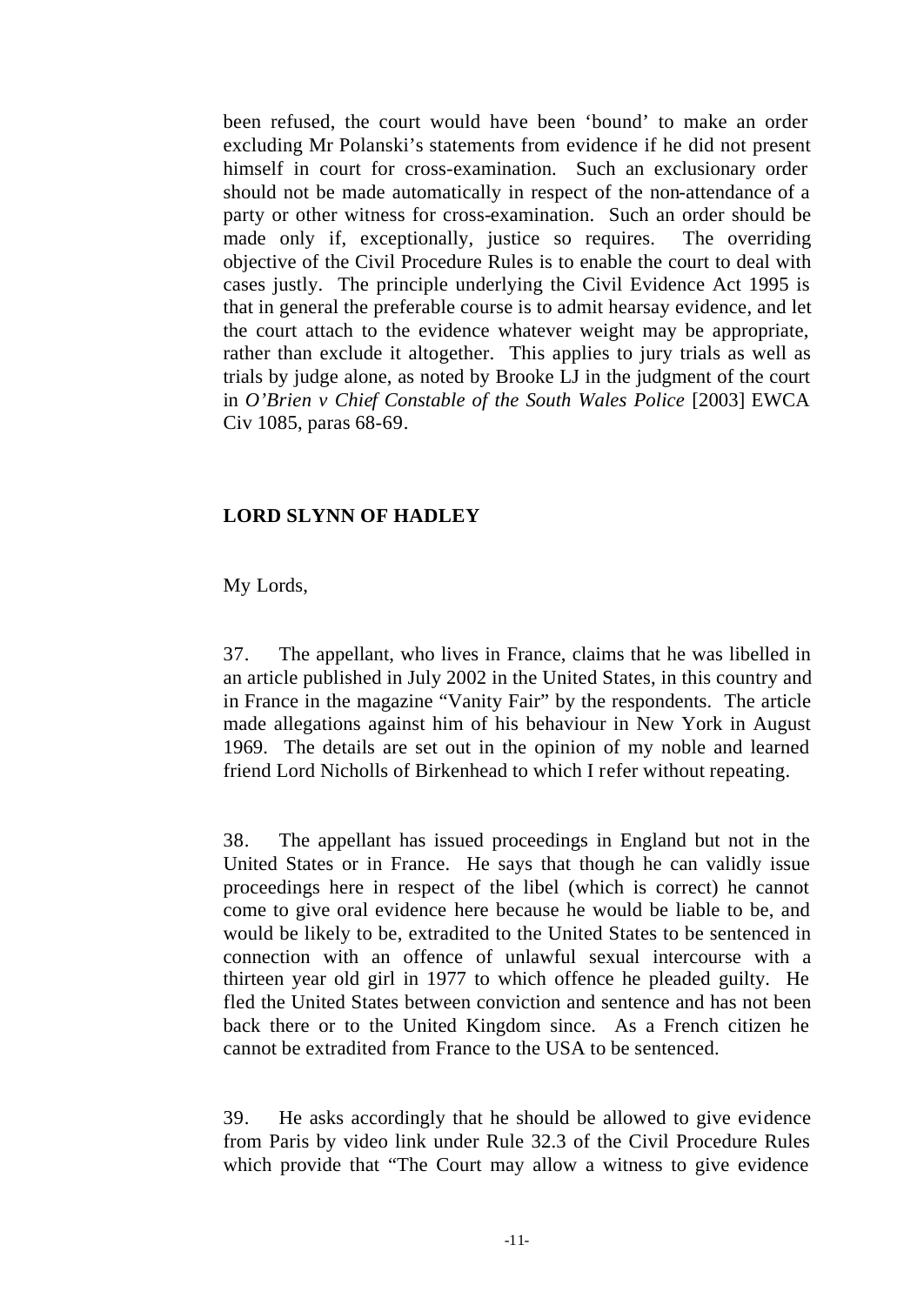through a video link or by other means." On the face of it there is no restriction on the Court's power to permit evidence to be given by video link but the grant of permission is a matter for the discretion of the Court which itself in my view may be affected by policy as well as by case management considerations.

40. His present application raises at least two policy considerations which are in conflict. The first is that the Court should not frustrate his accepted right to sue in the civil courts here by refusing a procedural step provided for by the Rules when there is no valid reason to do so. The second is that the civil courts should not take steps the effect of which is to frustrate or impede the due execution of the criminal procedure of another state with which the United Kingdom has an extradition treaty and under which if the appellant were in England the United Kingdom would be required to respond to a request for his extradition so that he could be sentenced and obliged to comply with any sentence imposed.

41. On the one hand thus if he comes here to give evidence and is extradited the criminal proceedings in the Californian Court can continue, as in the interests of justice it is said they should. It was a serious offence which he admitted and he only avoided punishment because he had the wherewithal to flee, and did flee, the United States to live in a country from which he could not be extradited. On the other hand if he is allowed to give evidence by video link he will not be extradited, the criminal proceedings in California will not continue and he will avoid punishment. He will, however, be able to pursue his civil claim for libel in England. If he cannot give evidence by video link he will not realistically be able to come here to give evidence or he will be arrested and extradited. If he cannot give oral evidence in one way or another his case probably cannot be pursued effectively or perhaps at all.

42. There are strong arguments both in favour of and against his being allowed to give evidence by video link as the judgments of Eady J on the one hand and the Court of Appeal on the other, and the differing views that my noble and learned friends Lord Nicholls of Birkenhead and Lord Carswell show. They are set out so clearly that it is not necessary to repeat them more.

43. It seems to me however that as a starting point it is important to recall that although evidence given in court is still often the best as well as the normal way of giving oral evidence, in view of technological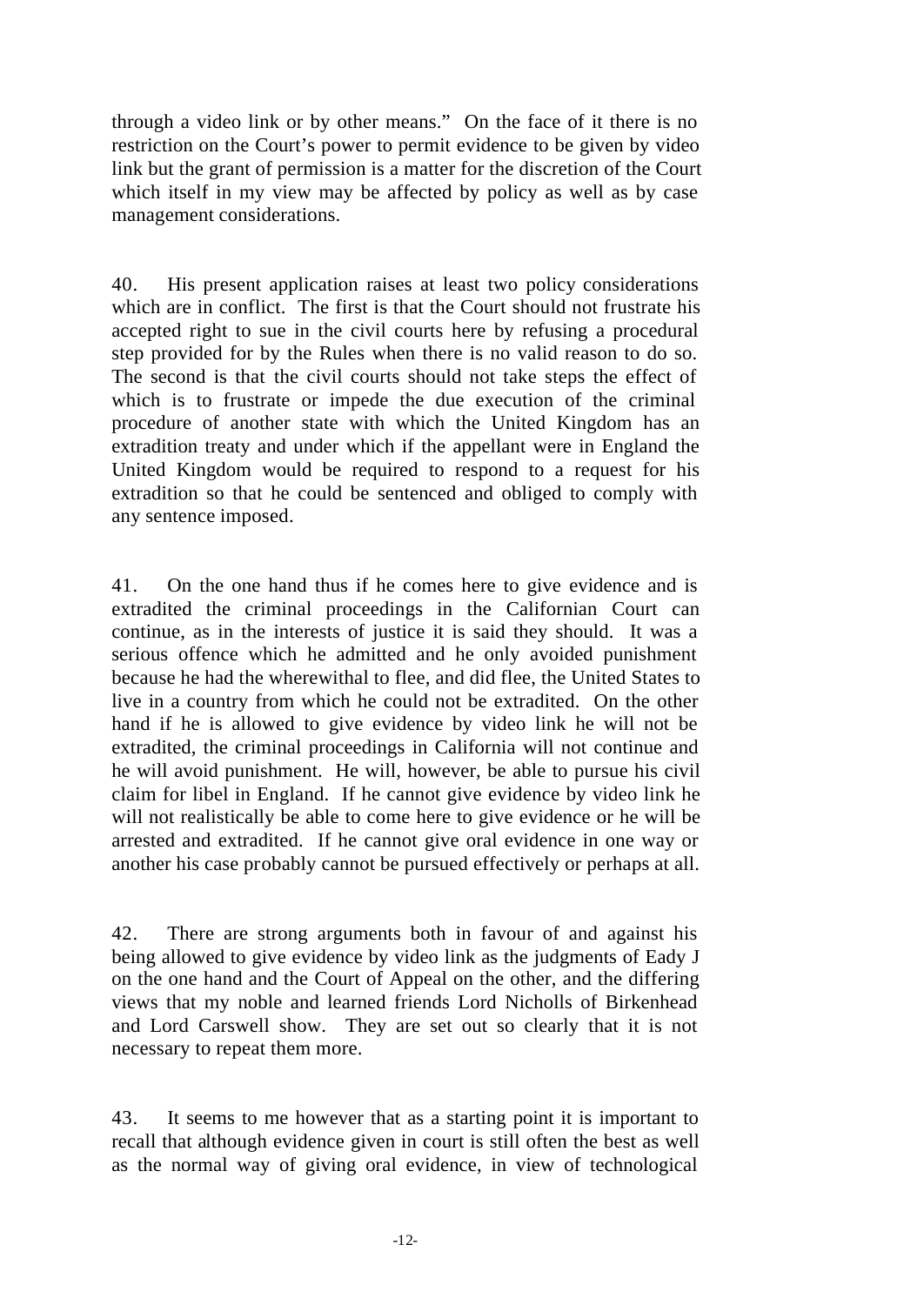developments, evidence by video link is both an efficient and an effective way of providing oral evidence both in chief and in cross examination. Eady J's experience led him "to believe that there is in most cases very little, if any, actual disadvantage or prejudice to either side when that means is adopted" and that "my experience is that the process of cross examination takes place as naturally and freely as when a witness is present in the courtroom." Thomas LJ's opinion was very much to the same effect. It may be, however, that in different types of case the balance tilts more in favour of evidence in a courtroom. It has been suggested that defamation actions are one such type of case. Even so it seems to me clear that video link evidence cannot be ruled out *ab initio* as not being effective in this sort of case.

44. However, as to whether as a general procedure, video link evidence should be allowed, it is relevant to refer to Annex 3 to the Practice Direction to the Civil Procedure Rules Part 32. It is said that

"[VCF] is, however, inevitably not as ideal as having the witness physically present in court . . . A judgment must be made in every case in which the use of VCF is being considered not only as to whether it will achieve an overall cost saving but as to whether its use will be likely to be beneficial to the efficient, fair and economic disposal of the litigation."

45. As between the parties, if all other questions of policy are ignored, it seems here that the use of video link could be efficient and fair and contribute to the economic disposal of the litigation. If indeed there is any disadvantage it may be to the person asking for video link evidence and it is not established that the respondents would be adversely affected by the use of video link evidence.

46. It weighs heavily in the appellant's favour that this article, if not true, is a serious and unpleasant libel only published some 33 years after the incident and with a motive about which it would be wrong to speculate. On any view it is one in which his desire to clear his name from the slur, whatever other suggestions may have been made about his conduct in sexual matters, is well understandable.

47. It is also clear that whether or not he could have sued in France or the United States of America he was entitled to start an action here and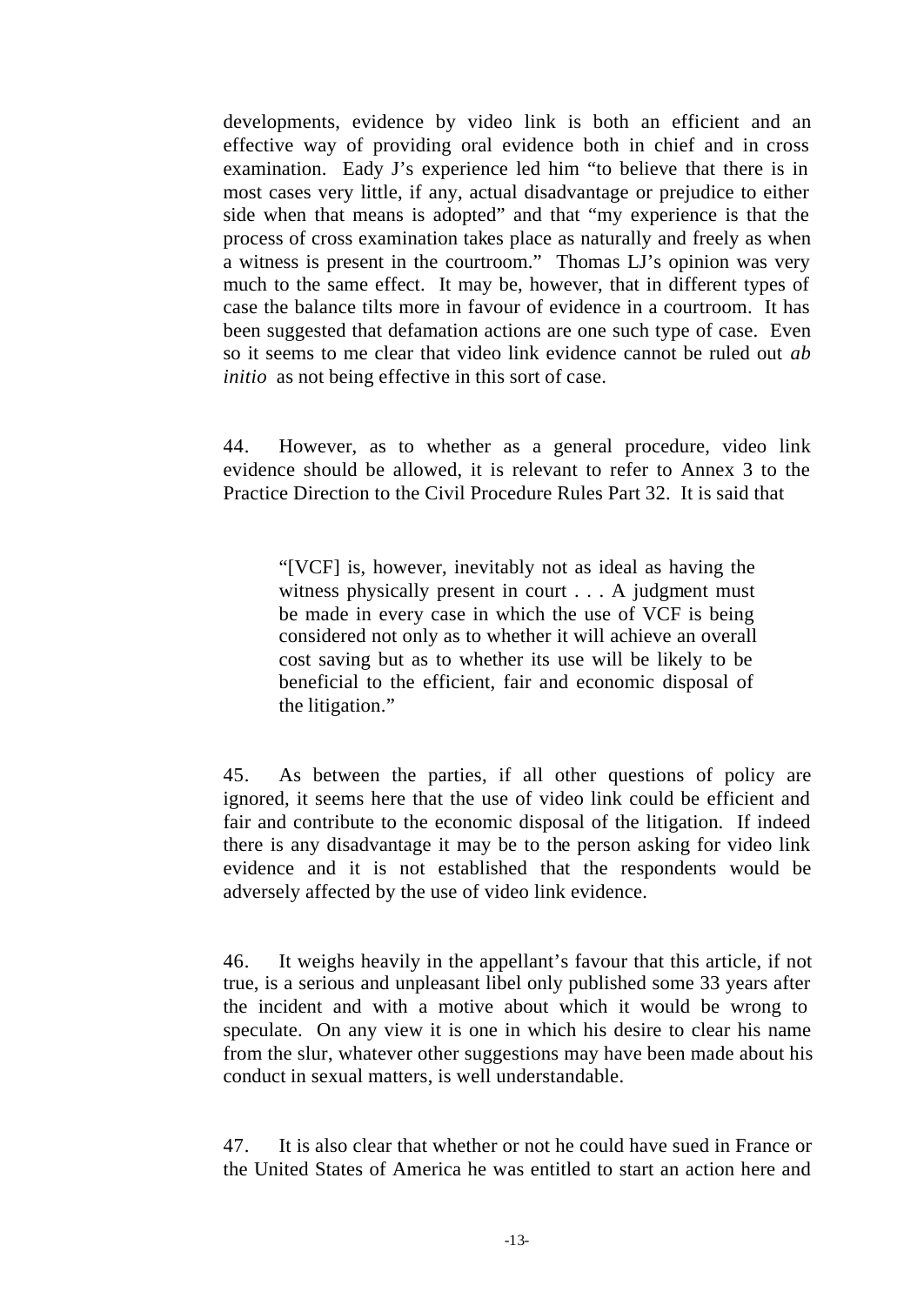for it to be pursued in accordance with our procedural rules, those which are mandatory and those which include the power of the court to regulate the way in which evidence may be given. It is clear that the fact that he is a fugitive offender does not bar him from starting proceedings any more than an alleged terrorist is barred from claiming that his human rights under the European Convention have been violated.

48. It does not, however, follow that when it comes to the exercise of its discretion as to how permissive powers are exercised, the Court cannot have regard to all the circumstances of the particular case. The guidance notes state "A judgment must be made in every case in which the use of VCF is being considered" in respect of the matter specified. In my view those matters are not exclusive and it may be necessary to consider the significance of other matters.

49. It is thus in my opinion relevant to inquire why he asks for this permission. The reason is clear and there is only one reason. It is to avoid the risk or likelihood of arrest and extradition and to escape sentence and punishment in the USA for an admitted offence. No other reason is suggested as to why video link evidence should be provided or is needed.

50. In this connection the appellant can no doubt say that the Extradition Treaty does not in terms require the United Kingdom to seek to bring him here or to avoid any step which would result in his not having to come here. It only needs to extradite when he is in fact in the United Kingdom. At present he is not actually in the United Kingdom so that there is no Treaty obligation to extradite. But that is too narrow a construction of the appropriate policy. Just as the United Kingdom has an interest in ensuring that people wanted here for criminal trial or following conviction here are brought here by extradition from other states, so by the very nature of the extradition process the United Kingdom has an interest in seeing that those who have been convicted are returned, in this case, to carry out their sentences. It seems to me that to accede to a request like the present, whose avowed sole aim is to avoid his being extradited, in the absence of other overriding considerations compelling the grant of the application, is contrary to public or judicial policy.

51. The position might well be different if there is a valid selfstanding reason for allowing the evidence to be given by video link and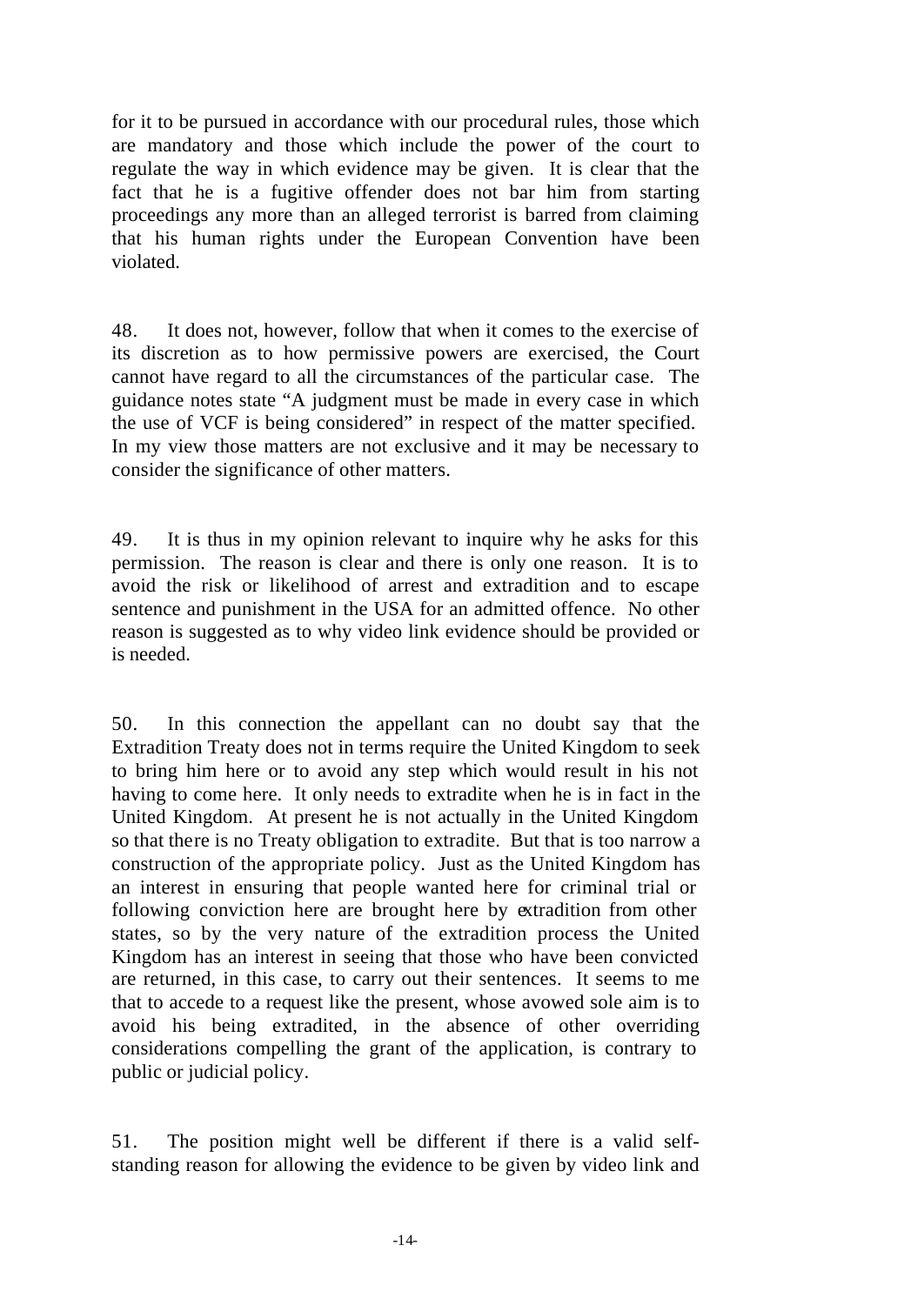the avoidance of punishment or extradition are incidental consequences. So also it may in other cases be relevant to consider whether being a defendant rather than a plaintiff (so that there is no choice about being a party to the proceedings) would more readily justify the order for a video link.

52. It is relevant in the present case to consider whether proceedings elsewhere were open to the appellant. It seems that he could not sue in the United States whilst out of the jurisdiction as a fugitive offender and if he were to go back and take his sentence it might not be possible for him effectively to pursue his claim. To say that he could leave the claim until he was free again after serving due sentence is subject to obvious difficulties. I am prepared to assume that he could not effectively take proceedings in the United States. But the same is not true it seems of his position in France of which he is a citizen and where he resides. True there is a short limitation period but as far as I can see he began his action in England well within the limitation period applicable in France when he could have sued there. I have not seen an acceptable excuse put forward on his behalf as to why he could not have sued in France. The publication in France was in smaller numbers than in England and much less than that in the USA. It may be for that and other reasons that he would be likely to recover less damages in France than he would in the United Kingdom. That does not seem to be here a significant reason for not suing in France since, as I understand it, the appellant's motive is not to secure a large sum of money but to clear his reputation of what he regards as a nasty slur. Qualitatively if not quantatively that could be done as well in France as in England.

53. It has been suggested that since the language of the article is English it could be more easily dealt with in an English speaking country. There are cases where that is likely to be true, where there are nuances or refinements of language not easy to translate. The words here are, however, direct and clear. I do not see that a French judge would have difficulty in understanding what is said very baldly or what is its alleged effect.

54. It does not follow, as seems to be suggested, that if the video link is refused here a fugitive offender can never in any case assert his civil rights without risking extradition and imprisonment. His evidence may not be needed where he is asserting either a right to property or damages for breach of a written contract which is admitted. He may be able to sue elsewhere.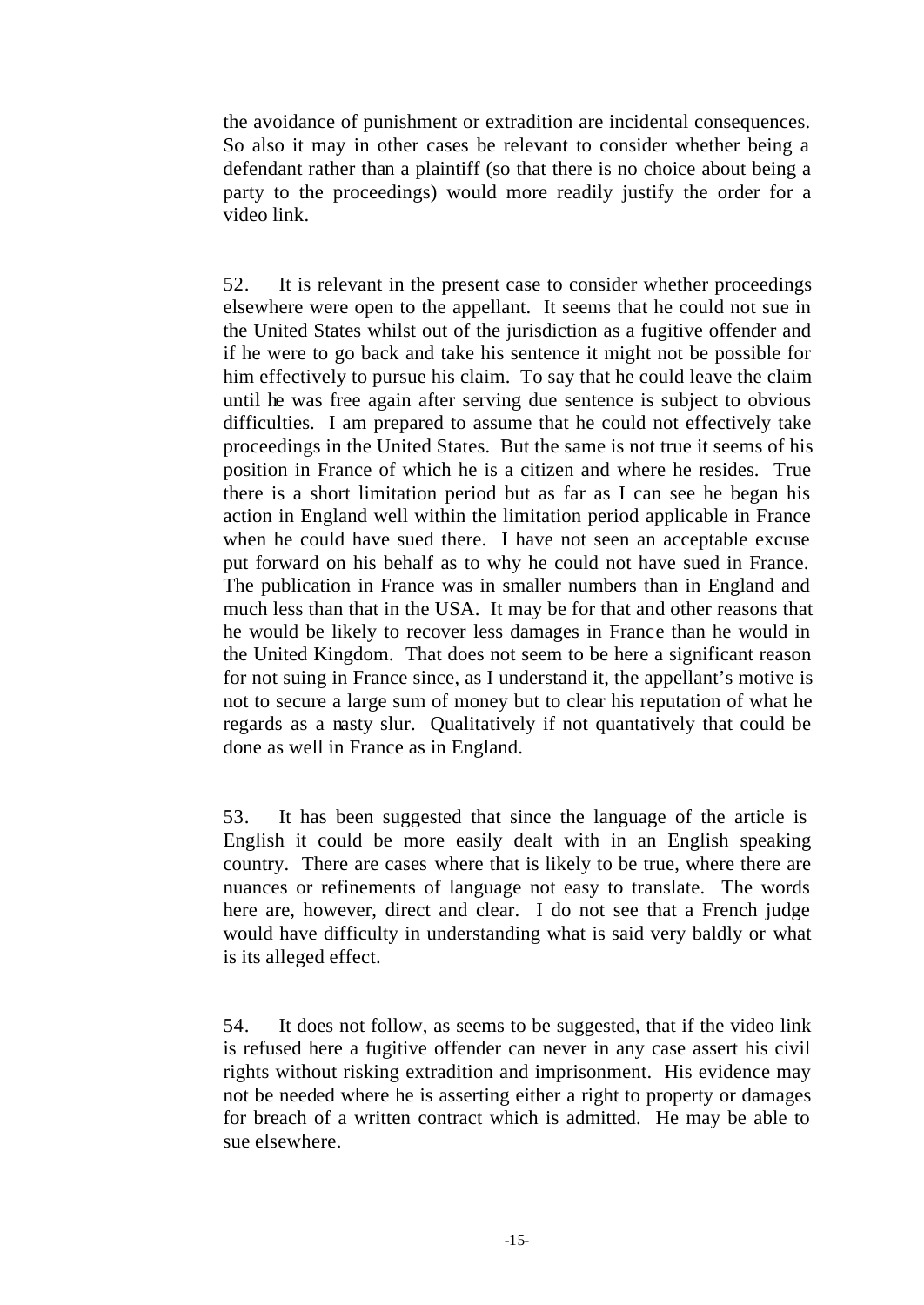55. I agree with Jonathan Parker LJ that an English court would be most unlikely to grant a video link approval where the sole reason was that the applicant should be able to avoid going back to England where he would be liable to sentence and perhaps punishment or indeed liable to prosecution. It seems to me, as a matter of comity, that the same should apply to an application by the United States between which country and the United Kingdom an extradition treaty exists. If he was sought in order to face charges rather than to receive sentence for a conviction following a plea of guilty, different considerations might, but would not necessarily, arise.

56. The task of the Court here is one of balancing different policy considerations and not merely deciding case management. Where a person convicted on his own admission flees the jurisdiction, it seems to me that in the absence of special factors compelling a different result, a video link conference may and should here be refused where the sole reason for asking for it is that he wishes to escape conviction or sentence in the country where he has commenced proceedings or to avoid extradition to another country for the same reason. The mere fact that the person cannot pursue proceedings here does not necessarily mean that a video link must or should be granted. The policy requirement of satisfying the criminal sentence is by no means less important than the desirability of his suing in libel for an allegation which is serious but no more serious than the criminal offence of which he has been convicted. The possibility of suing in France is a further contra-indication to any obligation to grant such a video link.

57. Accordingly in my view the learned judge to whose great experience in these matters tribute has rightly been paid did not give the necessary weight to the policy arguments to which I have referred.

58. I agree with what Lord Carswell has said about possible crossexamination on written statements admitted by way of a hearsay notice and like Simon Brown LJ I do not consider that to refuse a video link would amount to a breach of Article 6 of the European Convention on Human Rights as Scheduled to the Human Rights Act 1998. I would, therefore, like Lord Carswell and substantially for the reasons he gives, dismiss the appeal.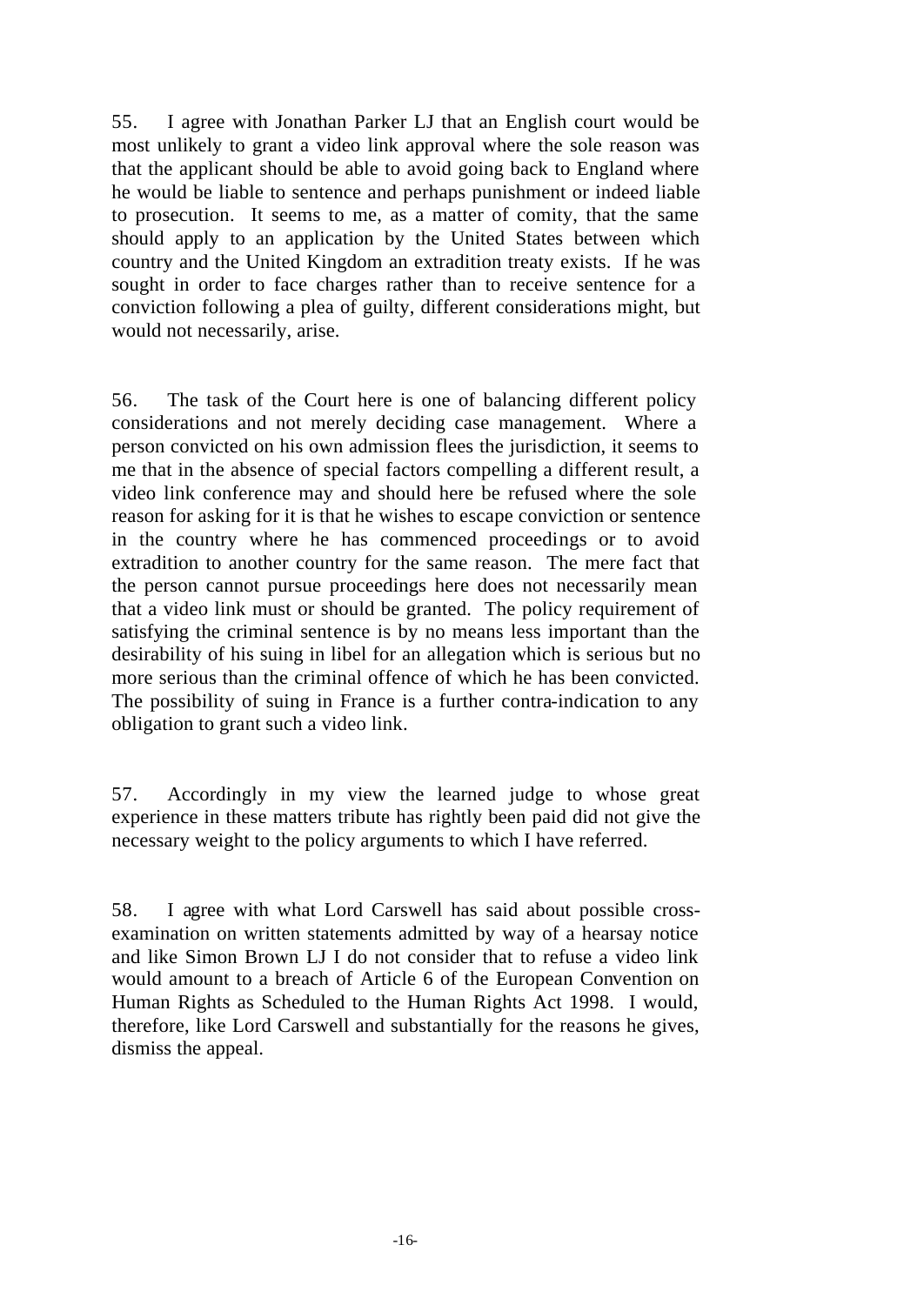#### **LORD HOPE OF CRAIGHEAD**

#### My Lords,

59. I have had the advantage of reading in draft the speech of my noble and learned friend Lord Nicholls of Birkenhead. I agree with it, and for all the reasons that he has given I would allow the appeal and restore the order of Eady J. But, as we are differing from a unanimous decision of the Court of Appeal and as we are not ourselves unanimous, I should like to explain briefly in my own words why, like my noble and learned friend Baroness Hale of Richmond, I too have come to this conclusion.

60. As Lord Nicholls points out, it would not be satisfactory for your Lordships to dispose of this issue, as the Court of Appeal did, by saying that it all depends on the circumstances: see [2004] 1 WLR 387, 399, para 46. A general rule must be identified. The question then is, what is the general rule to be? Is the fact that the applicant for an order under CPR r 32.3 wishes to remain outside the United Kingdom so that he can avoid the normal processes of the law in this country a sufficient reason in itself for refusing to allow him to give evidence by means of a video link? Or is the court, as a general rule, not entitled to decline to make the order on this ground?

61. I take as my starting point Eady J's observation that nothing that had been said to him led him to conclude that he would be justified in shutting out the appellant from access to justice in these proceedings in his attempt to vindicate himself in respect of the publication in this jurisdiction of the 'Vanity Fair' article. The question whether the administration of justice would be brought into disrepute if his order is allowed to stand is said to raise a question of public policy. But it also raises a question about access to justice. On the one hand a fugitive from justice must accept the consequences of his criminal act. He is not entitled to seek the assistance of the court in seeking to avoid these consequences. That is the essence of the public policy objection. But access to justice is also founded on the rule of law, and in this respect too the rule of law informs public policy. Where civil rights have been infringed the law provides remedies. To deny a fugitive access to the courts where his rights have been infringed is to deny him access to those remedies.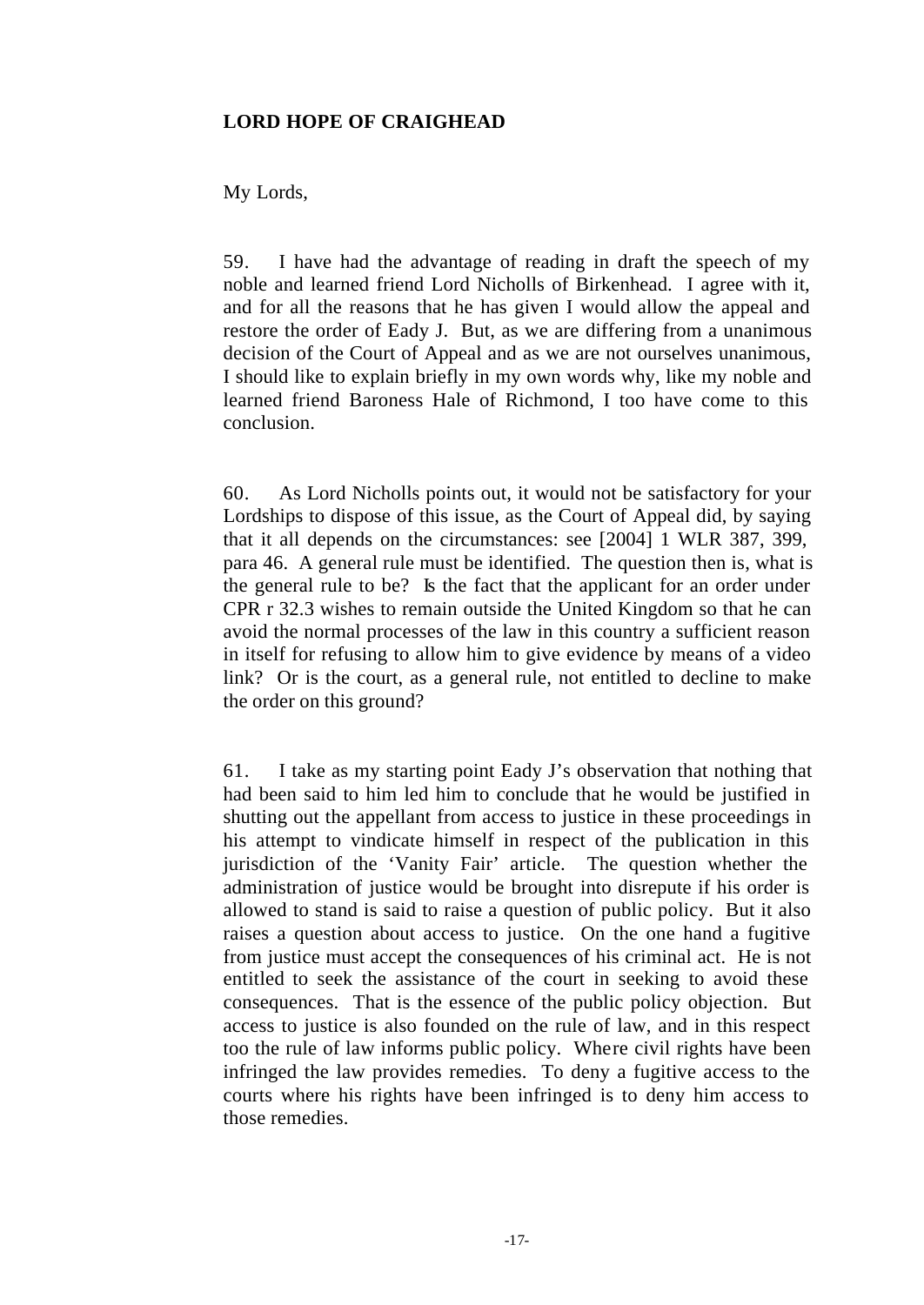62. As the search is for a general rule, the particular circumstances of this case need to be viewed more generally. The appellant complains of libel. But others in his position may have claims in this jurisdiction for the infringement of their property rights, as Lady Hale has pointed out, or may have claims for damages for personal injury. The general rule must be capable of being applied generally, irrespective of the nature of the civil right that the fugitive seeks to enforce. The principle which guarantees access to justice does not distinguish between different types of claim, nor does it distinguish between different classes of litigant.

63. The appellant did not commit his criminal act in this country. That does not, of course, mean that the public interest in furthering the ends of justice is less important in his case than it would have been if his crime had been committed here. The general rule ought not to depend on where or when the crime was committed. So it should be capable of being applied generally to all fugitives, irrespective of the jurisdiction in which the crime was committed and irrespective of the particular processes which the authorities might wish to pursue against him were he to set foot in this country.

64. But not all fugitives abroad can remain at large indefinitely. Extradition is the normal process by which they can be brought here to face justice, and in the majority of cases extradition will be available. Where extradition arrangements are in place fugitives abroad are likely, as are domestic fugitives who are seeking to escape the ends of justice, to wish to remain out of sight for as long as possible. They are not likely to risk revealing their whereabouts by pursuing civil claims in this country. So we are not dealing here with fugitives who are amenable to the ordinary processes. The class of fugitives who will be in a position to seek an order under CPR 32.3 without compromising their liberty is a limited one. It is limited to fugitives who cannot legally be extradited to this country, or who cannot legally be extradited to countries to which the United Kingdom would be under an obligation to extradite them if they were to come here. In practice the class is confined to fugitives in countries with whom there is no extradition treaty and to those like the appellant to whom, as citizens of the countries in which they reside, a constitutional right is given not to be extradited.

65. This brings me to what I see as the critical factor. It is the factor that leaves me in no doubt that the general rule should be that the fugitive's unwillingness to come to this country is not in itself a reason for refusing to allow his evidence to be given through a video conference link. This is that the granting or refusing of the order will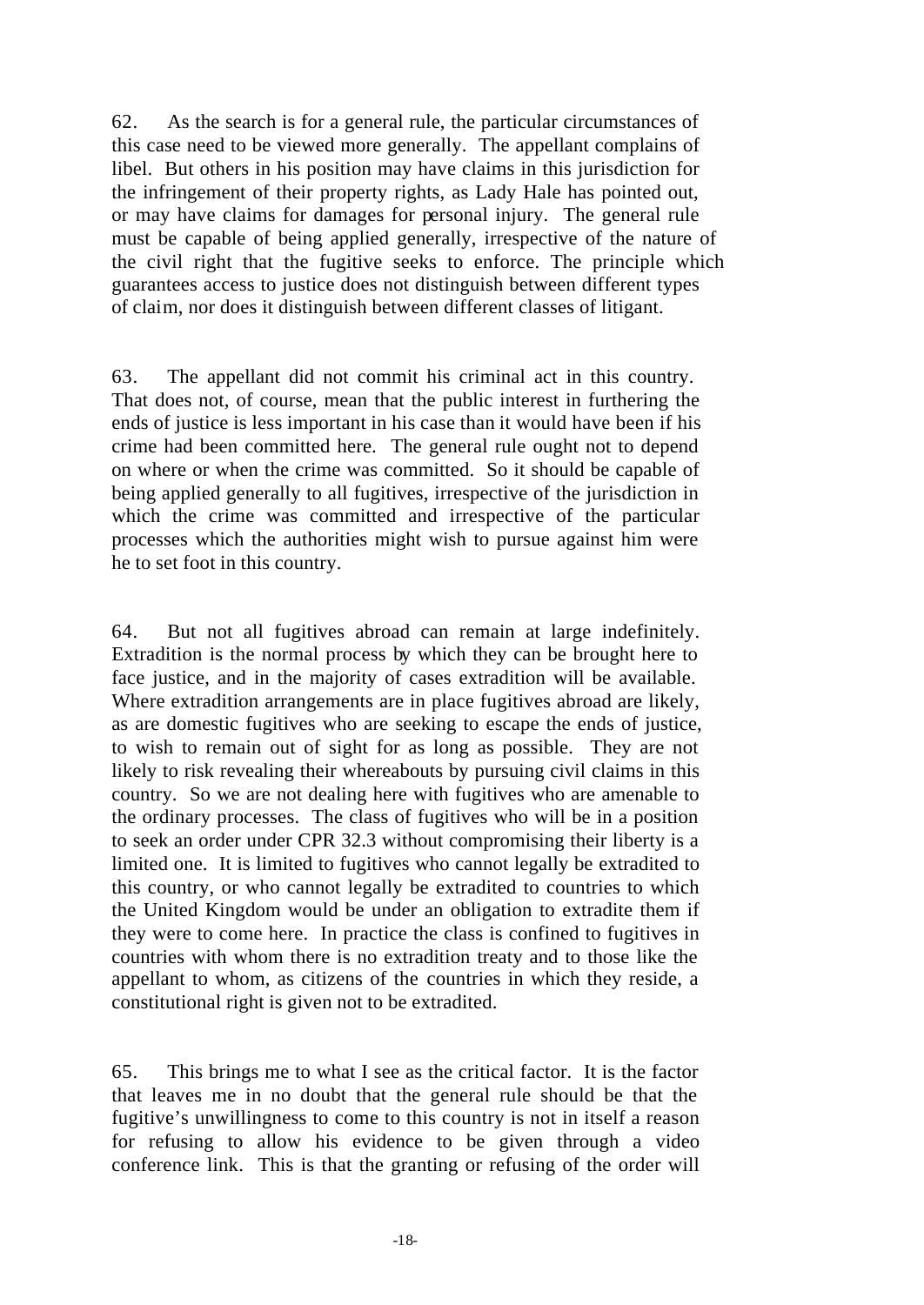have no effect whatever on the claimant's continued status as a fugitive . The granting of the order will not help him to escape from the normal processes of the law, nor will declining to grant the order do anything to assist them. This is because he is already beyond the reach of those processes. So long as the claimant remains where he is, and irrespective of whether or not the order is made, those processes will be incapable of reaching him if he is a member of that class of fugitives that cannot be extradited.

66. The appellant is in that position because he has an undoubted constitutional right, as a citizen of France, not to be extradited. That is his right, and he wishes to exercise it. He is not trying to hide from anybody. It is incorrect, then, to say that his sole aim in seeking the order is to avoid being extradited. He does not need the help of the courts of this country to do that. This is not why he asks for the order to be made in his case. His reason for asking for the order to be made is so that he can give evidence in a case where, leaving aside issues of public policy, he has a legitimate interest in doing so. The effect of refusing the order will not be to assist the normal processes of the law. Its only effect will be to deny him access to justice. I think that Eady J was right to see this as the crucial point which justified the making of the order in his case. But now that we are looking for a general rule, I would hold that the appellant's case falls within the generality of cases where the fact that the claimant wishes to remain outside the United Kingdom to avoid the normal processes of law in this country is not a ground for declining to allow him to remain abroad and give his evidence by VCF.

67. There is however a further point which should be mentioned. For the reasons that Lady Hale has given, with which I respectfully agree, I think that the Court of Appeal went too far when it held that the court would be bound to exclude the appellant's witness statement, which would otherwise be admissible as hearsay evidence under section 1(1) of the Civil Evidence Act 1995, if he did not attend court in person for cross-examination. There are, of course, various procedural safeguards, failure to give effect to which may affect the weight to be given to the evidence. The power under CPR r 33.4(1) to permit another party to call the maker of the statement for the purpose of cross-examining him is one of those safeguards. But a failure to attend for cross-examination does not in itself make such a statement inadmissible.

68. The appellant has made it clear that he would be willing to make himself available for cross-examination by VCR if his request that he should be allowed to give his evidence by this means were to be refused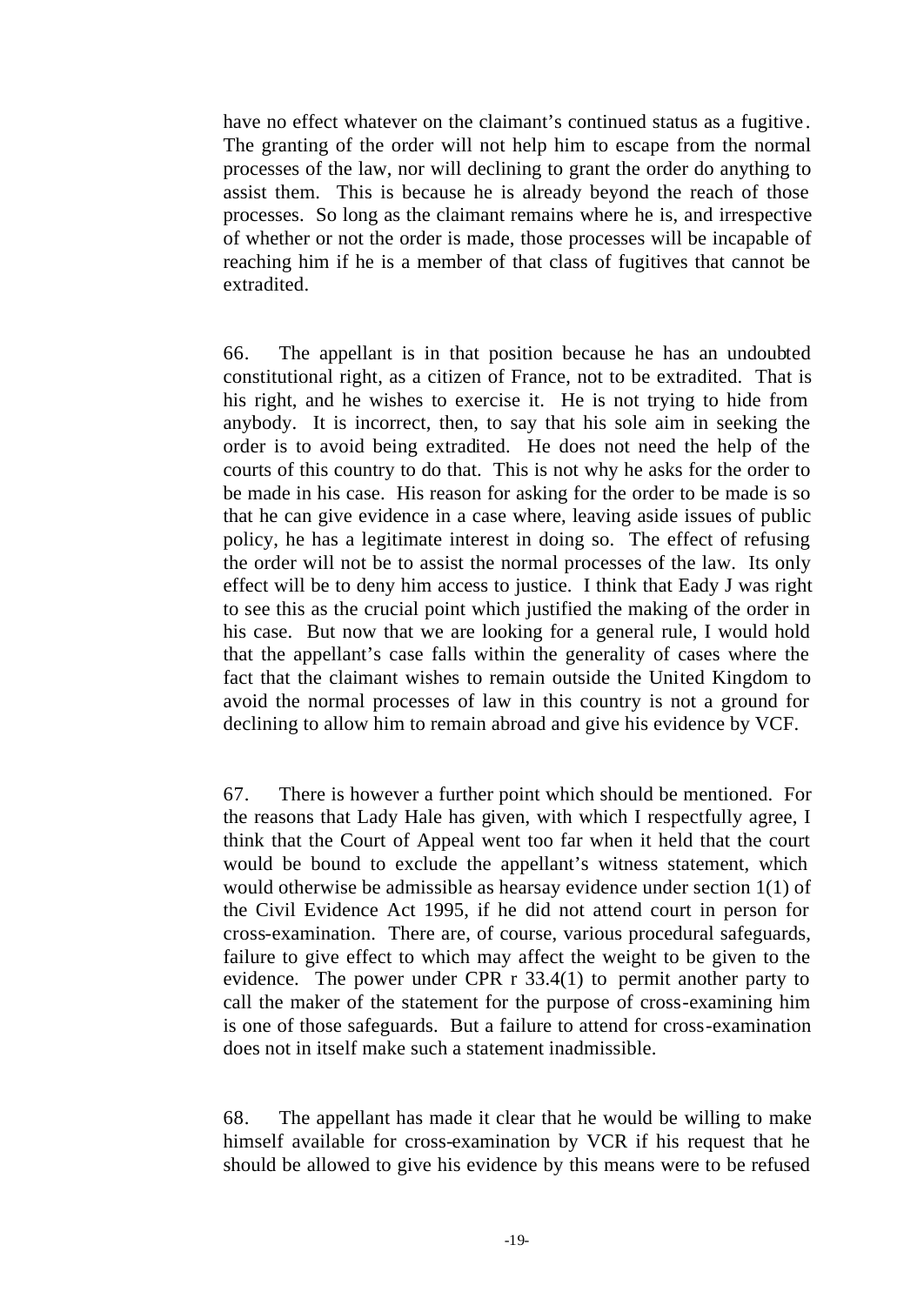on grounds of public policy. Eady J tells us that in his experience the process of cross-examination in this way takes place as naturally and freely as when a witness is in the court room. So it cannot be said that the appellant was seeking to obtain a tactical advantage by offering himself for cross-examination by this means, or that he was attempting to prevent a proper evaluation of the hearsay evidence: see 1995 Act, section  $4(2)(f)$ . The objection to his giving evidence by this means on grounds of public policy, if upheld, would not have justified the sanction of refusing to admit the witness statement into evidence, for what it might be worth. This is a further indication that the interests of justice are better served in this case by allowing him to give his evidence by VCR, as he seeks to do.

#### **BARONESS HALE OF RICHMOND**

My Lords,

69. I agree, for all the reasons given by my noble and learned friends, Lord Nicholls of Birkenhead and Lord Hope of Craighead, that this appeal should be allowed and the judge's order restored. In brief:

- (1) As between the parties to this action, there is no doubt that this order was correctly made. The respondent will suffer no prejudice from the appellant's evidence being given in this way; it is common ground that any prejudice will be suffered by the appellant, not least because the jury will be forcibly reminded of the reasons why he is not present in person and will be obliged to take them into account where they are relevant.
- (2) As between the competing public interest arguments, there is a strong public interest in allowing a claim which has properly been made in this country to be properly and fairly litigated here.
- (3) Against that, there is also a strong public interest in not assisting a fugitive from justice to escape his just deserts. But the appellant will escape those deserts whether or not the order is made. He will continue to be outside the reach of the US authorities in any event. All the refusal to allow his evidence to be given by VCF will do is effectively to deprive him of his right to take action to vindicate his civil rights in the courts of this country.
- (4) If this were almost any other cause of action, I venture to think that the outcome would not be in doubt. Suppose, for example, that the appellant had suffered personal injuries while in transit from the US to France and his evidence was necessary to prove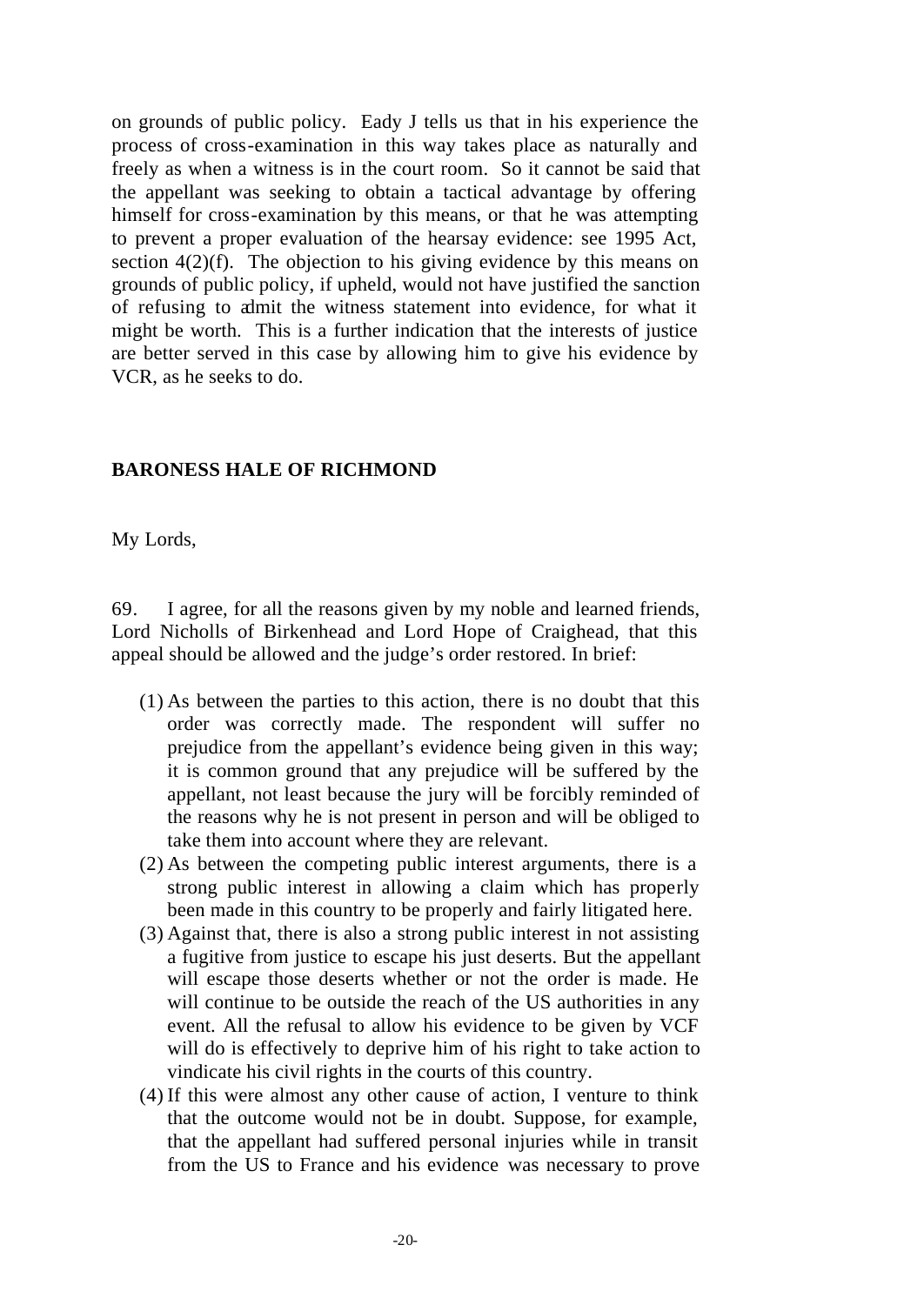either the circumstances of the accident or the extent of his injuries: would we hesitate to allow it to be given by VCF? Suppose, perhaps more plausibly, that there were a dispute about whether the appellant had intellectual property rights in one of his films which is distributed or marketed here: would we hesitate to allow his evidence to be given by VCF? It should not make a difference that the right in question is the right to such reputation as he has, rather than a right to bodily integrity or a right to property. That reputation was attacked in an English language publication and is most appropriately defended in an English language jurisdiction.

(5) Generally, therefore, I agree that this should be an acceptable reason for seeking a VCF order, although there may be cases in which the affront to the public conscience is so great that it will not be a sufficient reason. This is not such a case.

70. I wish, however, to expand a little on the question of whether the appellant's witness statement should have been admitted if he were not permitted to give oral evidence by VCF. The judge assumed that if he were not called to give evidence, his witness statement would be admitted as hearsay evidence. The Court of Appeal took the view that it would not: indeed they said in terms that if the appellant failed to attend in person to be cross examined on his witness statement, the court would be 'bound' to refuse to admit it: see [2004] 1 WLR 387, 401, para 53. In my view this goes far too far.

71. It remains the general procedural rule that any fact which needs to be proved by the evidence of witnesses is to be proved at trial by their oral evidence: see CPR 32.2(1)(a). But in civil proceedings this is now a matter of procedure rather than substance. The substantive rule is that all relevant evidence is admissible unless there is a rule excluding it. There used to be a rule excluding hearsay evidence, that is, a statement made otherwise than by a person while giving oral evidence in the proceedings which is tendered as evidence of the matters stated: see Civil Evidence Act 1995, s 1(2). To this rule there were numerous exceptions which deprived it of much of its force in civil proceedings. But in 1995 the rule itself was abolished. Section 1(1) of the 1995 Act provides simply that:

"In civil proceedings evidence shall not be excluded on the ground that it is hearsay."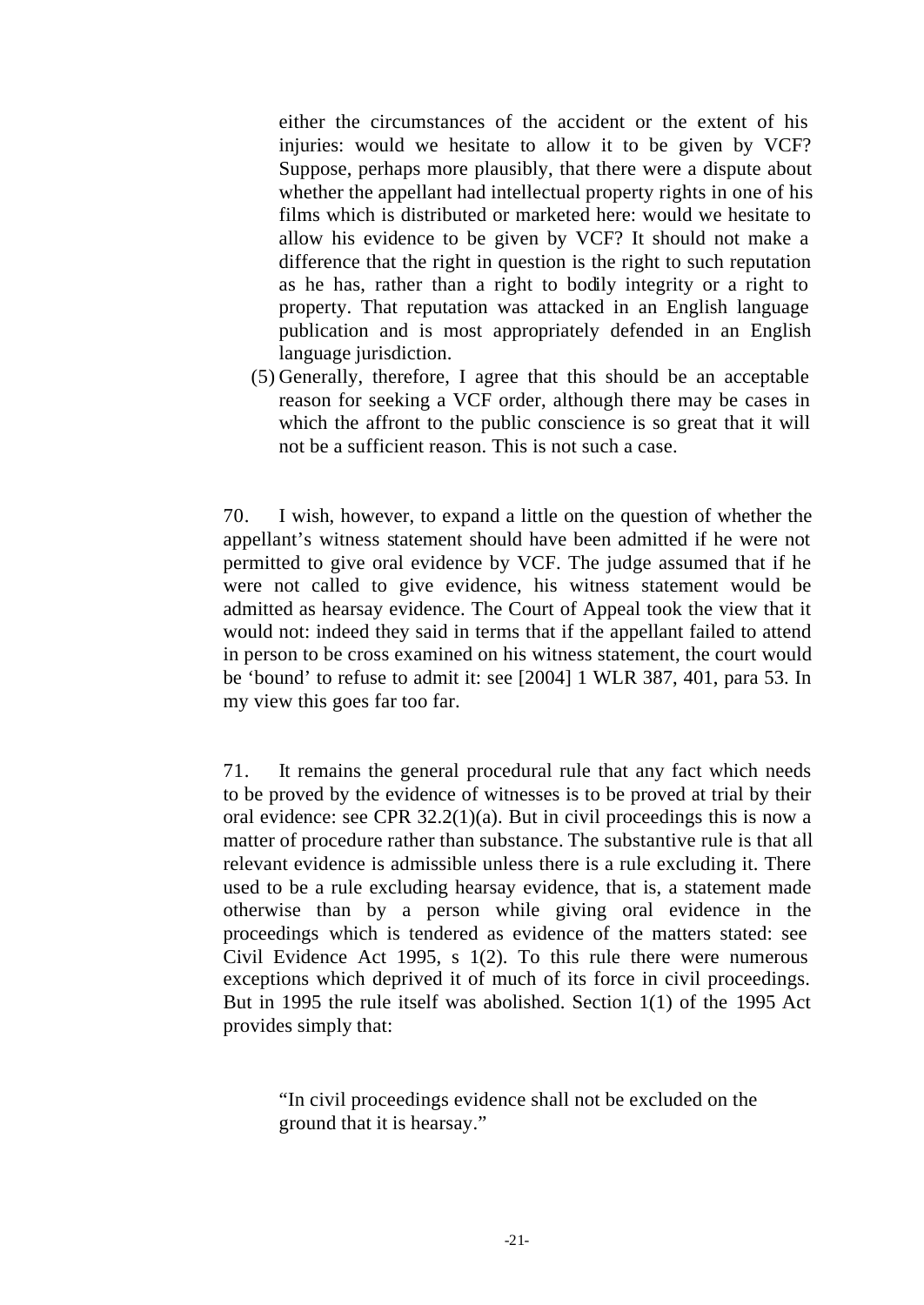72. This new rule is *not* made subject to the later provisions of the Act which provide for procedural safeguards where hearsay evidence is to be adduced. Section 2 requires a party proposing to adduce hearsay evidence to give such notice of that fact as is reasonable and practicable in all the circumstances to enable the other party to deal with it. But a failure to comply with this requirement (or with the rules of court dealing with how such notice is to be given) 'does not affect the admissibility of the evidence'; rather it may be penalised in costs and taken into account in assessing weight: see section 2(4).

73. Section 3 gives power for rules of court to provide that if the party adducing hearsay evidence does not call the maker of the statement to give evidence in person, the other party may do so and may cross-examine him as if he had been called by the party adducing the statement; see also CPR 33.4. Nothing in section 3 or in the CPR provides or suggests that if the maker does not attend for crossexamination at trial his statement becomes inadmissible. Section 4 provides for the considerations relevant to assessing the weight (if any) to be given to hearsay evidence, the first of which is whether it would have been reasonable or practicable for the maker of the statement to be called as a witness. Section 5(2) provides that the same evidence of credibility or of inconsistent statements is admissible as would be admissible had the maker of the statement been called to give evidence: see also CPR 33.5. Section 6 deals with the treatment of statements made by people who *are* called as witnesses in the proceedings.

74. The substantive law following the 1995 Act, therefore, is that relevant hearsay is always admissible; there are various procedural safeguards aimed at reducing the prejudice caused to an opposing party if he is not able to cross-examine the maker of the statement; but the principal safeguard is the reduced – even to vanishing – weight to be given to a statement which has not been made in court and subject to cross-examination in the usual way. The court is to be trusted to give the statement such weight as it is worth in all the circumstances of the case.

75. The 1995 Act was the result of the recommendations of the Law Commission in their Report on the Hearsay Rule in Civil Proceedings (Law Com No 216, 1993). The main objection to the proposed abolition of the rule was that it might lead to 'superfluous, repetitious, or prolix evidence prolonging trials unnecessarily' (para 4.20). The Commission had canvassed the possibility of an express rule allowing the exclusion of otherwise admissible evidence if its probative value were outweighed by considerations of undue delay, waste of time, or the needless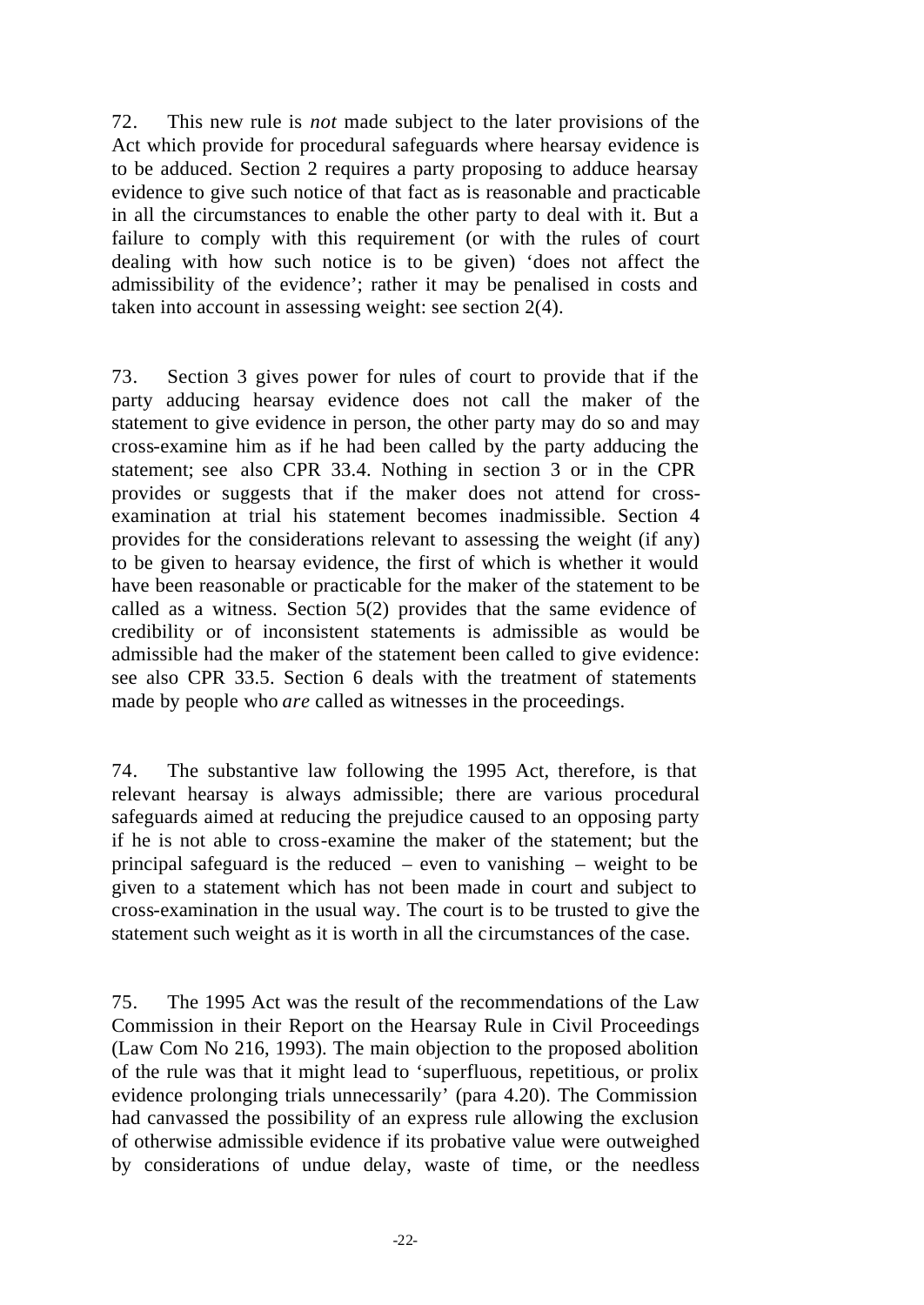presentation of cumulative evidence. But they declined to recommend an express statutory provision to that effect, for several reasons. One was that they believed that 'although not well known, the power to exclude repetitious and superfluous evidence in fact already exists' (para 4.22(ii); the scope of the power is explained in paras 4.49 to 4.58). The project referred to the Commission by the Lord Chancellor (as a result of a recommendation of the Civil Justice Review in 1988) had been limited to the hearsay rule in civil proceedings, whereas any statutory provision to this effect could not sensibly be limited to hearsay evidence. The power to exclude needlessly prolix or repetitious evidence was part of the courts' inherent power to control their own proceedings. There was a developing trend away from the judge as 'passive umpire' and towards much stricter court control of the proceedings both before and during the trial. Civil procedure was then in the process of review and development which culminated in the 1998 Civil Procedure Rules. Hence if it were thought that the courts' exclusionary powers should be made more explicit, this should be done by rules of court rather than by primary legislation (paras  $4.22 - 4.24$ ;  $4.62 - 4.64$ ).

76. Thus we find that the power of the court to control evidence is spelled out in CPR 32.1:

"32.1(1) The court may control the evidence by giving directions as to –

- (a) the issues on which it requires evidence;
- (b) the nature of the evidence which it requires to decide those issues; and
- (c) the way in which the evidence is to be placed before the court.

(2) The court may use its power under this rule to exclude evidence that would otherwise be admissible.

(3) The court may limit cross-examination."

77. This is clearly part of the powers of active case management which permeate the whole of the Civil Procedure Rules, all of which are subject to the overriding objective set out in CPR 1.1:

"1.1 (1) These Rules are a new procedural code with the overriding objective of enabling the court to deal with cases justly.

(2) Dealing with a case justly includes, so far as practicable, –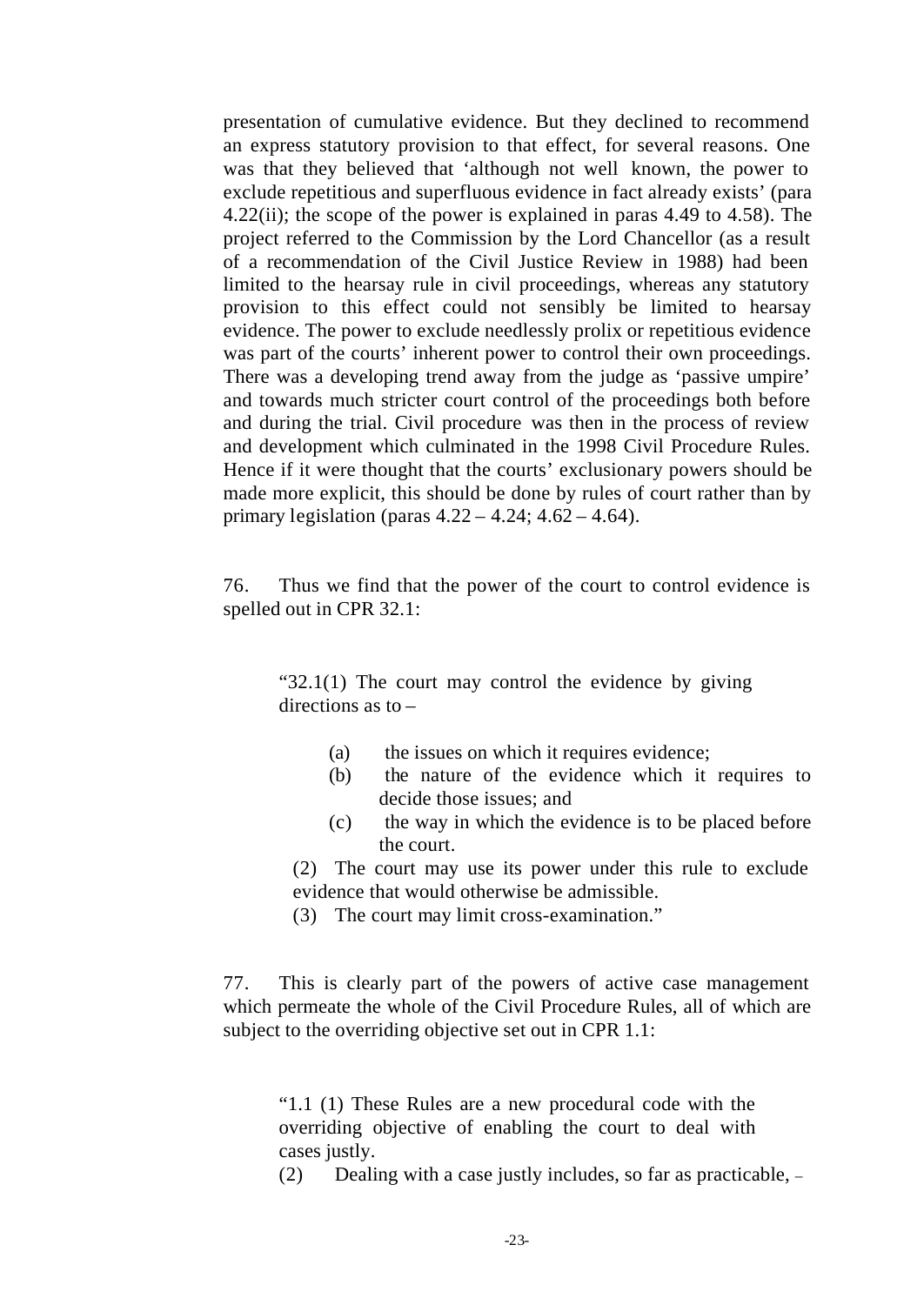- (a) ensuring that the parties are on an equal footing;
- (b) saving expense;
- (c) dealing with the case in ways which are proportionate –
	- (i) to the amount of money involved;
	- (ii) to the importance of the case;
	- (iii) to the complexity of the issues; and
	- (iv) to the financial position of each party;
- (d) ensuring that it is dealt with expeditiously and fairly; and
- (e) allotting to it an appropriate share of the court's resources, while taking into account the need to allot resources to other cases."

78. It is well within this objective to seek to get the parties to agree as many facts as possible, to limit the number of witnesses who may be called to give evidence on a particular issue, or to restrict the amount of documentary evidence placed before the court. But it would be a strong thing indeed to use such case management powers to exclude the admissible evidence of one of the parties on the central facts of the case. There may be circumstances in which this could be done. The unreasonable refusal of that party to subject himself to crossexamination may be one of them. It might be grossly unjust to the other party, even contrary to his right to a fair trial under article 6 of the European Convention on Human Rights, to decide a claim principally on the untested evidence of a party who had not been subject to crossexamination of any sort. But that is not this case. The appellant is quite willing to be cross-examined by a procedure which is agreed will cause no prejudice to the respondent. Accordingly, I share the view of the judge that it would be difficult, not only to exclude his witness statement but also to accord it less weight on the ground that he was unwilling to be cross-examined. In those circumstances, it is infinitely preferable to allow him to give his evidence orally and be cross-examined on it by video link.

79. I do not think that CPR 32.7 is any real help on this issue. It is expressly limited to 'a hearing other than the trial'. The general rule at such hearings is still that evidence is given in writing: see CPR  $32.2(1)(b)$ . This is no longer limited, as it was under the previous rules, to evidence given on affidavit. The previous rules also made provision, equivalent to that in CPR 32.7, for the court to give permission for the person giving that evidence to be cross-examined and for his evidence not to be used without the court's permission if he failed to attend as required by the court. There is no equivalent express provision as to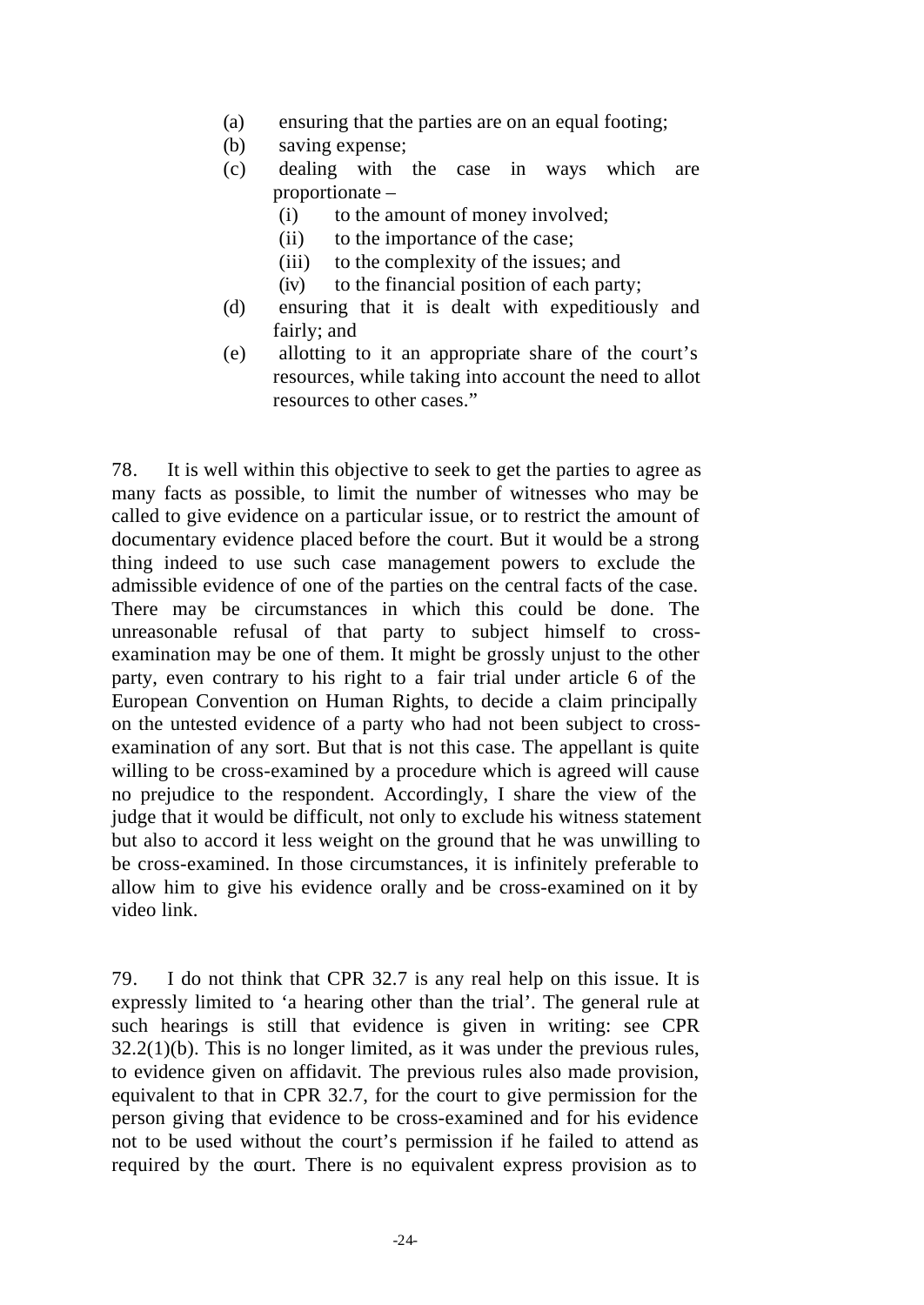what is to happen at trial. The considerations applicable to satisfying the overriding objective when an action is being tried are obviously different from those applicable at an interlocutory stage. Eve n at that stage, the Court of Appeal has hesitated to exclude such evidence altogether: see *Phillips v Symes* [2003] EWCA Civ 1769.

80. The Civil Evidence Act 1995 and the Civil Procedure Rules 1998 are part of a new approach to civil litigation in this country. The court is in charge of how the dispute which the parties have put before it is to be decided. Technicalities which prevent the court from getting the best picture it can of the case are so far as possible to be avoided. The court is to be trusted to evaluate the weight of the relevant evidence for itself. The evidence is to be given in the most efficient and economical way consistent with the object of doing justice between the parties. New technology such as VCF is not a revolutionary departure from the norm to be kept strictly in check but simply another tool for securing effective access to justice for everyone. If we had a rule that people such as the appellant were not entitled to access to justice at all, then of course that tool should be denied him. But we do not and it should not.

#### **LORD CARSWELL**

My Lords,

81. The appellant Roman Polanski is unwilling to come to this country lest he be arrested and extradited to the United States of America to receive punishment for an offence of unlawful sexual intercourse with a 13-year-old girl which he committed in California in 1977. He fled that jurisdiction in 1978 after pleading guilty to the offence and spending some six weeks in prison undergoing pre-sentence tests, but before sentence was pronounced by the court. He has resided since then in France, from which country he cannot be extradited to the United States, as he has French citizenship and the French Republic will not extradite its citizens. If he were to come to this country he would be liable to be extradited under the terms of the extradition treaty with the United States.

82. The appellant has brought an action in which he has claimed damages for libel against the respondents, the publishers of the magazine Vanity Fair, in respect of the publication in this country of an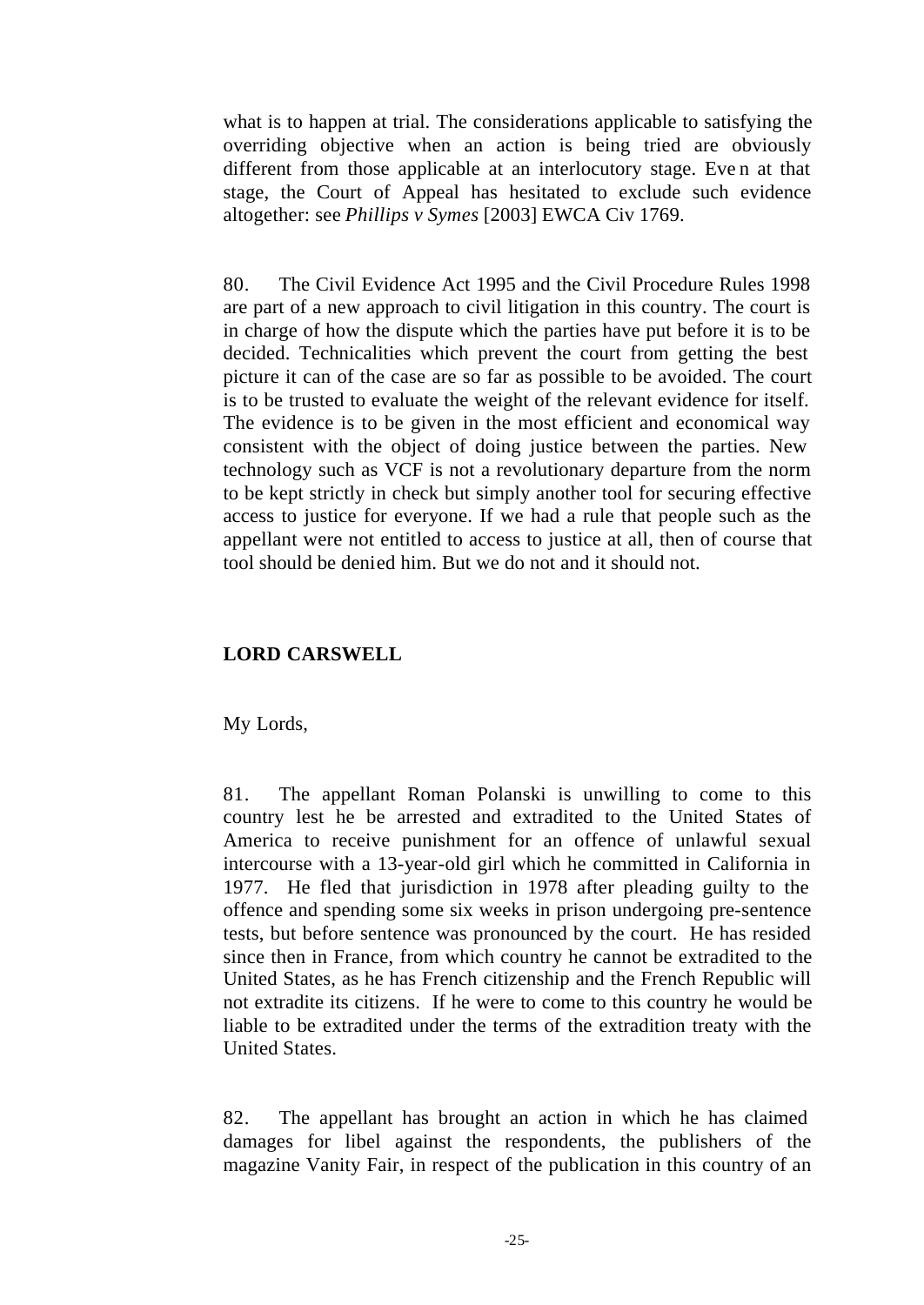article which was contained in the July 2002 issue of the magazine and published in several countries. The content of the publication and the issues in the action have been set out in the opinion of my noble and learned friend Lord Nicholls of Birkenhead and I need not repeat them.

83. In an interlocutory application in the action the appellant sought a pre-trial direction that he be allowed to give his evidence from France by means of a video conferencing link ("VCF"), pursuant to CPR rule 32.3, which provides that "The court may allow a witness to give evidence through a video link or by other means." His admitted object in seeking this direction is to avoid the necessity of coming to this country, with the concomitant risk that he would be arrested and extradited.

84. Certain matters are not in dispute. The technology used in giving evidence by VCF is good, so that there is little disadvantage to the other party, as Eady J said in his ruling to which I shall refer. That disadvantage has not, however, been entirely eliminated, and it is to be noted that in para 2 of the VCR Guidance set out in Annex 3 to Practice Direction – Written Evidence, set out in section 32PD.33 of the CPR, it is stated, after the advantages have been enumerated:

"It is, however, inevitably not as ideal as having the witness physically present in court. Its convenience should not therefore be allowed to dictate its use ... In particular, it needs to be recognised that the degree of control a court can exercise over a witness at the remote site is or may be more limited than it can exercise over a witness physically before it."

I would refer also to the discussion in paragraphs 27-9 of the judgment of Simon Brown LJ in the Court of Appeal, in which he accepted that by reason of the factors there set out "VCF evidence is less ideal even than usual in a case like this".

85. Eady J gave a direction on this issue in a ruling on 9 October 2003, in which he carefully set out the several factors which he considered should be balanced in reaching his decision. His conclusion was contained at pages 6-7 of the ruling: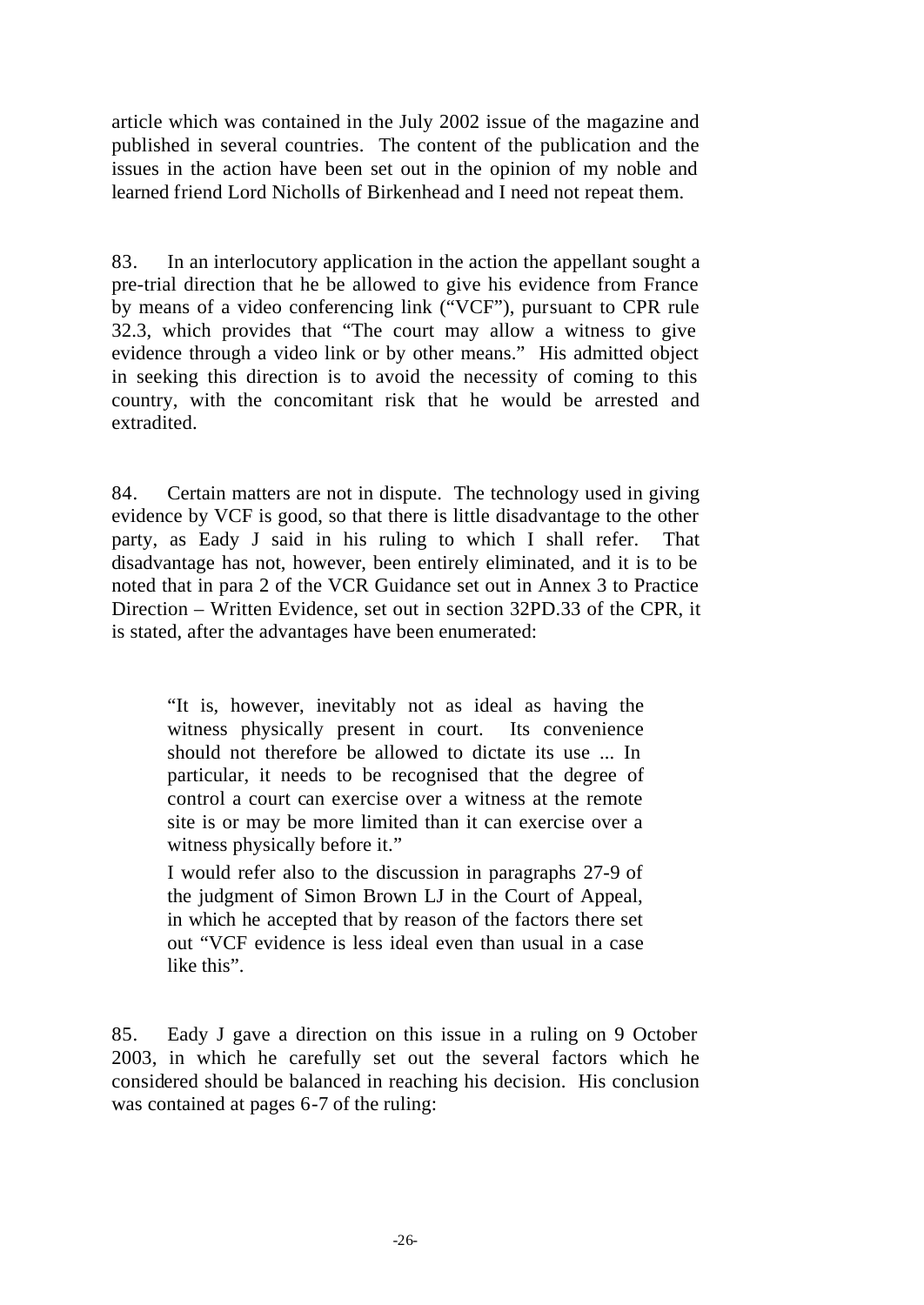"In all the circumstances it seems to me that the considerations which I have to take into account in the exercise of my discretion weigh very heavily in favour of this route being taken and the countervailing disadvantage to the defendants is in my judgment very small, if any."

If the only factors to be weighed in the balance were those which operated to confer advantage or impose disadvantage on one or other of the parties, I should have no hesitation in accepting that this was a proper and correct exercise of Eady J's discretion.

86. In giving his ruling, however, the judge did not take into account the factor of public policy, which was the foundation for the Court of Appeal's reversal of his decision. In pursuance of the principle that people should not be permitted to escape the consequences of their criminal conduct, the law discourages litigants from escaping the normal process of the law, a policy which the order permitting the appellant's evidence to be taken by VCF would tend to undermine. It is one species of the genus described by Lord Diplock in *Hunter v Chief Constable of the West Midlands* [1982] AC 529 as –

"the inherent power which any court of justice must possess to prevent misuse of its procedure in a way which, although not inconsistent with the literal application of procedure rules, would nevertheless be manifestly unfair to a party to litigation before it, or would otherwise bring the administration of justice into disrepute among rightthinking people."

The principle is one which should be applied on grounds of public policy, not for the benefit of a party who may gain by its application.

87. After weighing the relevant considerations, including the principle of public policy which I have described, the Court of Appeal held that in all the circumstances of the case Eady J was wrong to give a direction permitting the appellant to give his evidence by video link. Simon Brown LJ set out his conclusions at paragraph 47 of his judgment: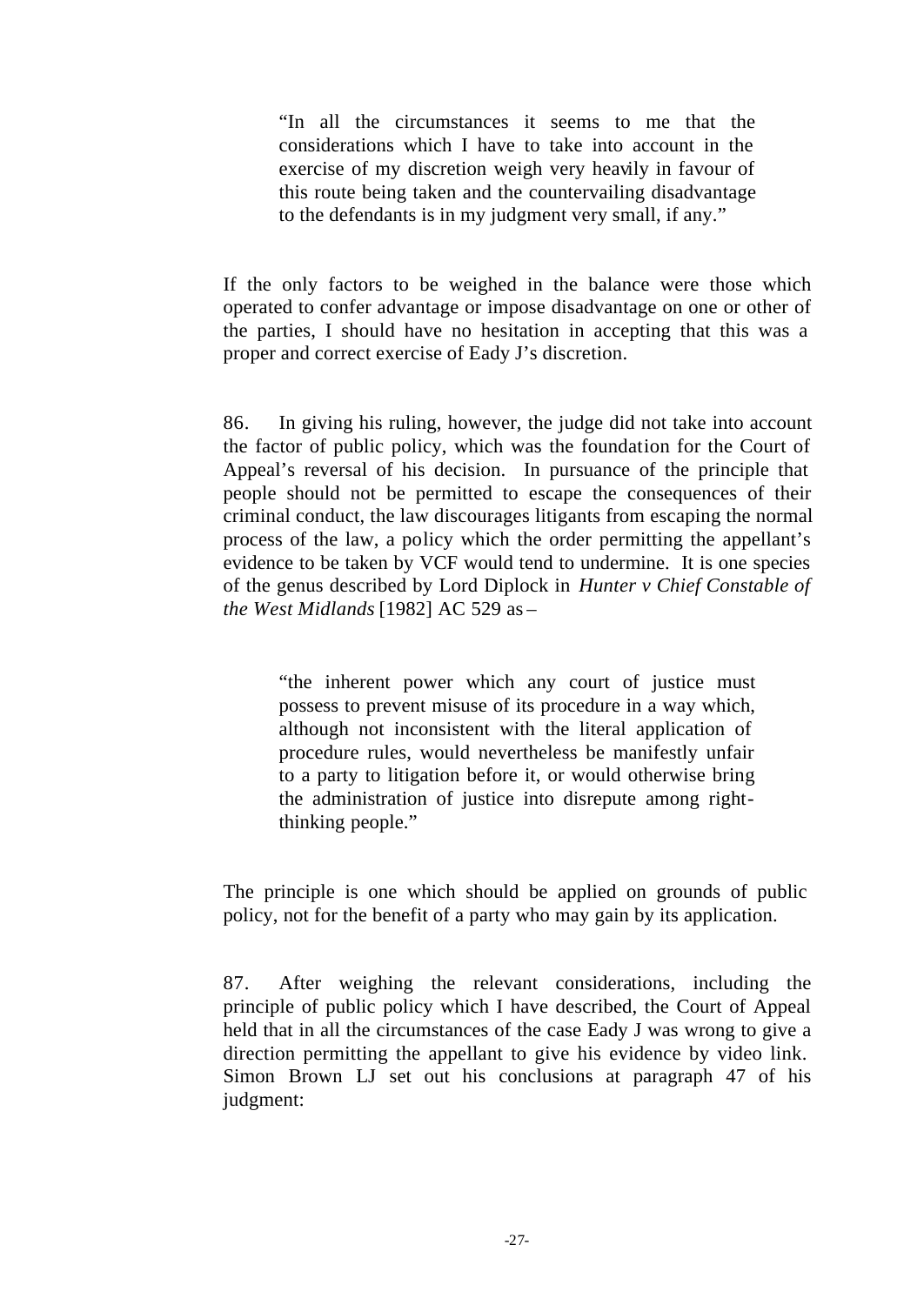"This claimant is a fugitive offender, convicted of a serious offence for which he has yet to be sentenced. Anxious though he may be to nail what he says is the lie about his having sought (34 years ago) to exploit his tragically deceased wife's name, such a libel action is, as Mr Shields submits, a "volunteer action" (or "action for choice") and, moreover, one which could more appropriately have been brought in the United States where the principal publication took place or in France where the claimant lives. He is invoking this court's jurisdiction for his own benefit, not defending a claim brought against him. He should not be permitted to litigate on special terms. No libel action has ever yet been fought in this country in the claimant's absence (although in one action the claimant gave no evidence at all, and in another the claimant gave evidence by VCF as to damages). This is not the appropriate case for that unique distinction. Clearly the court's general policy should be to discourage litigants from escaping the normal processes of the law, rather than to facilitate this. The order made below to my mind overlooks and undermines that policy. If an order is properly to be made in favour of this claimant then it is difficult to imagine a case when it would not be."

Jonathan Parker LJ said at paragraph 58:

"Had Mr Polanski been convicted in England, it seems to me inconceivable that the English courts would have allowed him, as claimant, to conduct civil litigation here via VCF solely in order to enable him to continue to escape the consequences of his conviction; and I cannot see why the fact that his conviction was in the United States, with whom the United Kingdom has an extradition treaty, makes any difference."

Thomas LJ concluded at paragraph 63:

"In the result there can be no reason, let alone sufficient reason, which can properly be advanced to permit the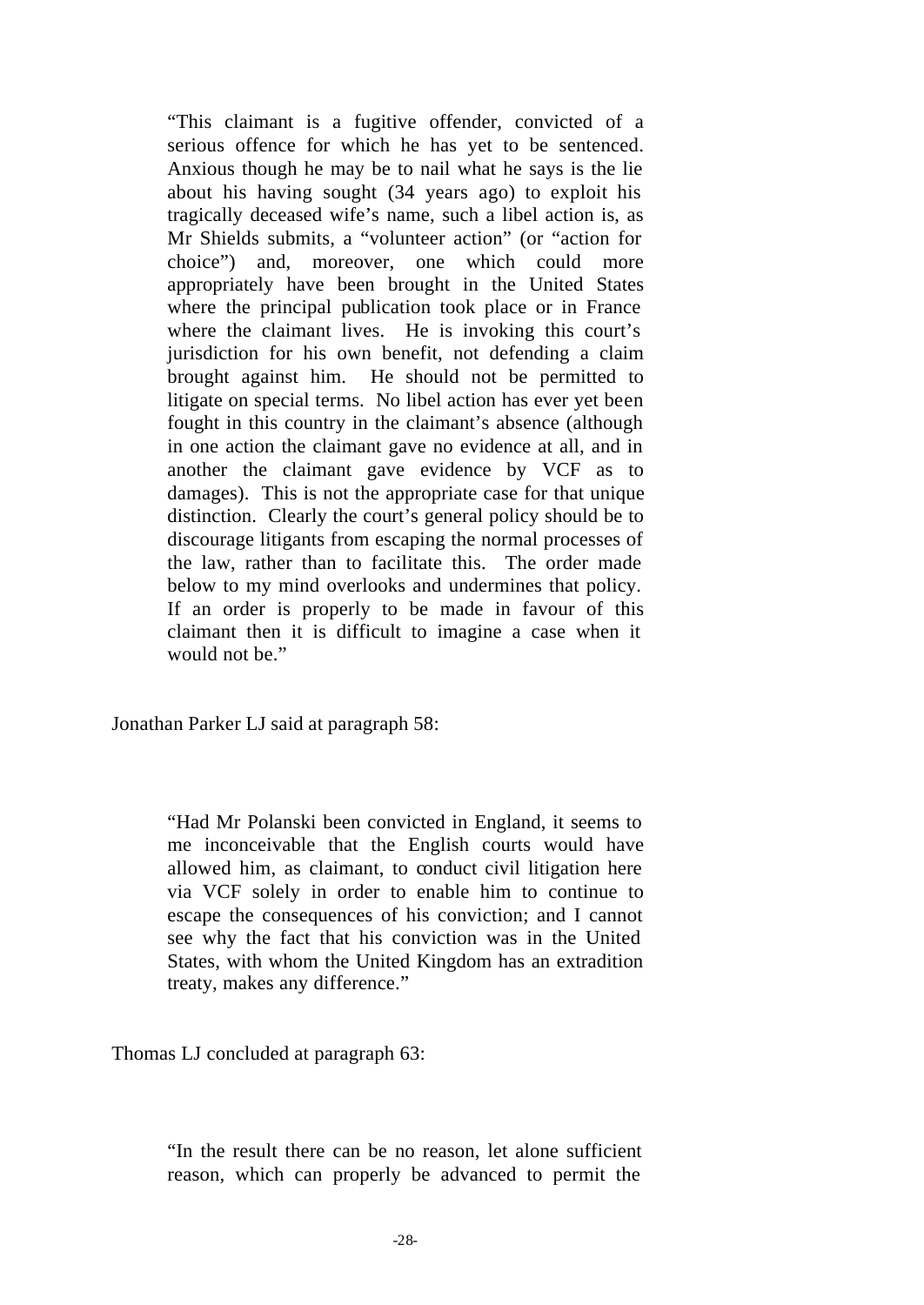claimant to give his evidence by VCF and thus to depart from the normal rule that a witness should give evidence in person in the court room and be cross-examined in person on it. He is not being shut out from access to justice; it is entirely his decision as to whether he comes to London to give evidence in support of his claim."

88. There is an important countervailing factor, that the courts should be slow to resort to public policy considerations which will defeat a claim that ex hypothesi is a good cause of action. That factor was clearly articulated by Lord Lowry in *Spring v Guardian Assurance* [1995] 2 AC 296 at 326:

"I also believe that the courts in general and your Lordships' House in particular ought to think very carefully before resorting to public policy considerations which will defeat a claim that ex hypothesi is a perfectly good cause of action. It has been said that public policy should be invoked only in clear cases in which the potential harm to the public is incontestable, that whether the anticipated harm to the public will be likely to occur must be determined on tangible grounds instead of on mere generalities and that the burden of proof lies on those who assert that the court should not enforce a liability which prima facie exists. Even if one should put the matter in a more neutral way, I would say that public policy ought not to be invoked if the arguments are evenly balanced: in such a situation the ordinary rule of law, once established, should prevail."

89. I acknowledge and accept the importance of this principle, which underlies the conclusion of those of your Lordships who would allow the appeal. The ground on which I respectfully differ from that conclusion is that in my judgment greater weight requires to be given to the implications of a decision allowing the appellant to give evidence in this case by video link.

90. I may state at once that I would not support the application of the principle in such a way that a person in the position of the appellant would become in effect an outlaw. Mr Pannick QC for the respondents, quite rightly in my opinion, disclaimed reliance on any such use of the principle. I also respectfully agree with the view expressed by Lord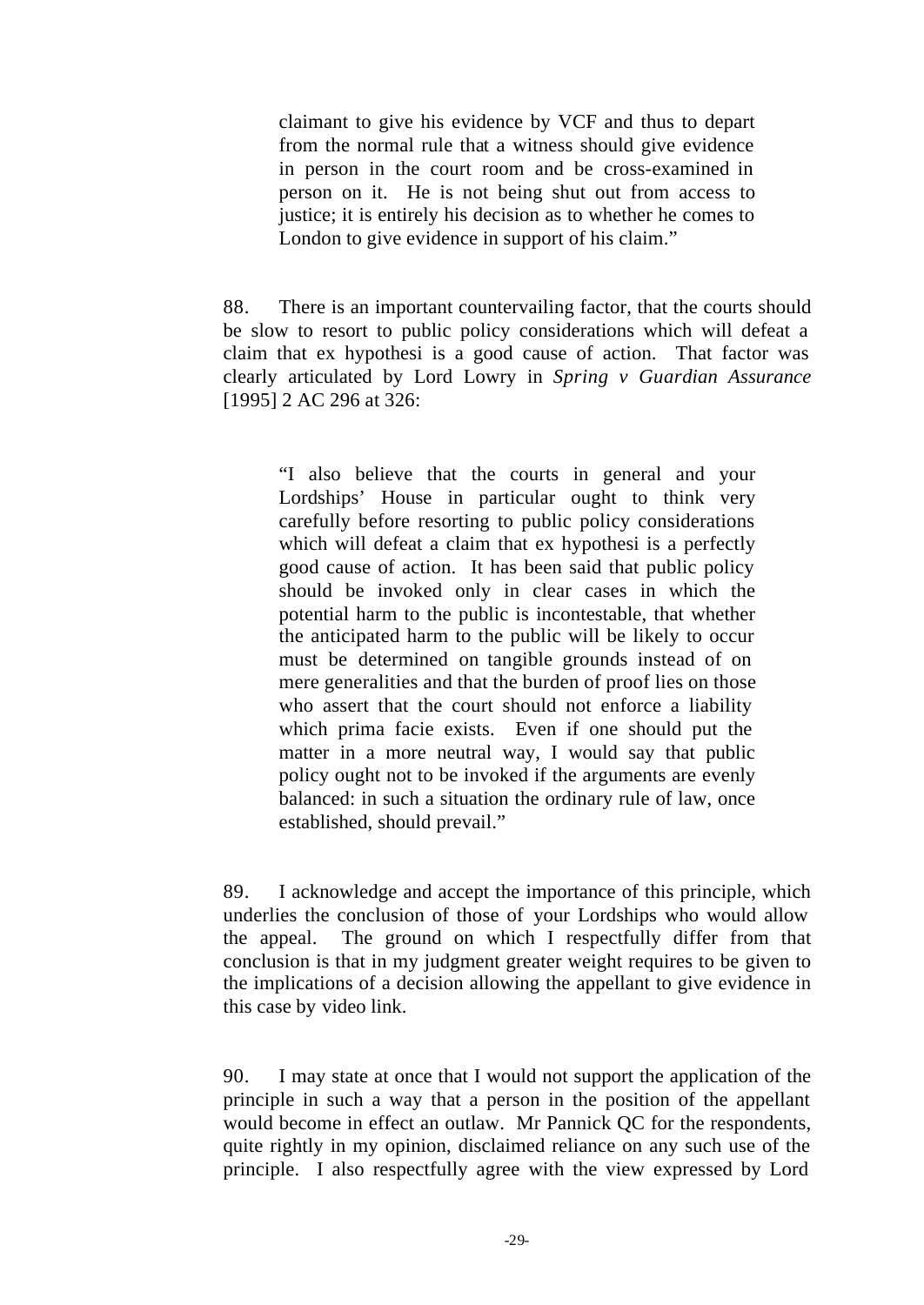Nicholls of Birkenhead in paragraph 19 of his opinion that it is not appropriate to have resort to the doctrine of *ex turpi causa non oritur actio*. Nor is it necessary to import into our legal system the full rigour of the fugitive offender doctrine accepted in courts in the United States.

91. Where I part company with the majority of your Lordships is in the application of the opposing principles and the weight which should be given to each in a case such as the present. Before the Court of Appeal counsel for the appellant was prepared to accept that, in some cases at least, the court could properly refuse to make a VCF order in favour of a fugitive from justice, that is to say, a litigant who had committed an offence in this country and had left the jurisdiction in order to avoid arrest. Before the House, however, this concession was not forthcoming. If a VCF order is made in the present case in favour of the appellant, one might next find such a fugitive from justice claiming that there is no sustainable reason why it should be refused to him. For the courts to permit a fugitive to give his evidence by video link so that he could stay out of the jurisdiction and avoid arrest would in my opinion affront the public conscience and bring the administration of justice into disrepute. I do not consider that that case could be distinguished by the argument that it would constitute an abuse of the process of the court and that the present case would not fall into that category. I do not find it necessary to attempt in this opinion to define the limits of abuse of the process of the court, for it seems to me that both that area of the law and the one invoked on behalf of the respondent in the present case are applications of the same principle, viz the power of the court to prevent misuse of its procedure in a way which would bring the administration of justice into disrepute.

92. When one accepts the validity of the proposition that a claimant who has fled from justice in this jurisdiction should not receive the assistance of the court to bring a civil claim without giving his evidence in person in court in the ordinary fashion, then I do not think that one can easily reach a different conclusion in respect of an offender in another jurisdiction who wishes to avoid extradition from this country. They seem to me to be governed by the same principle, and if there is a difference between them it is only one of degree. I cannot myself accept that, absent other distinguishing factors, it is right to refuse one permission to give evidence by VCF and give it to the other.

93. I therefore consider that the Court of Appeal was correct in its approach to the issue. The court has to weigh up a number of considerations. Those which Lord Nicholls has discussed in his opinion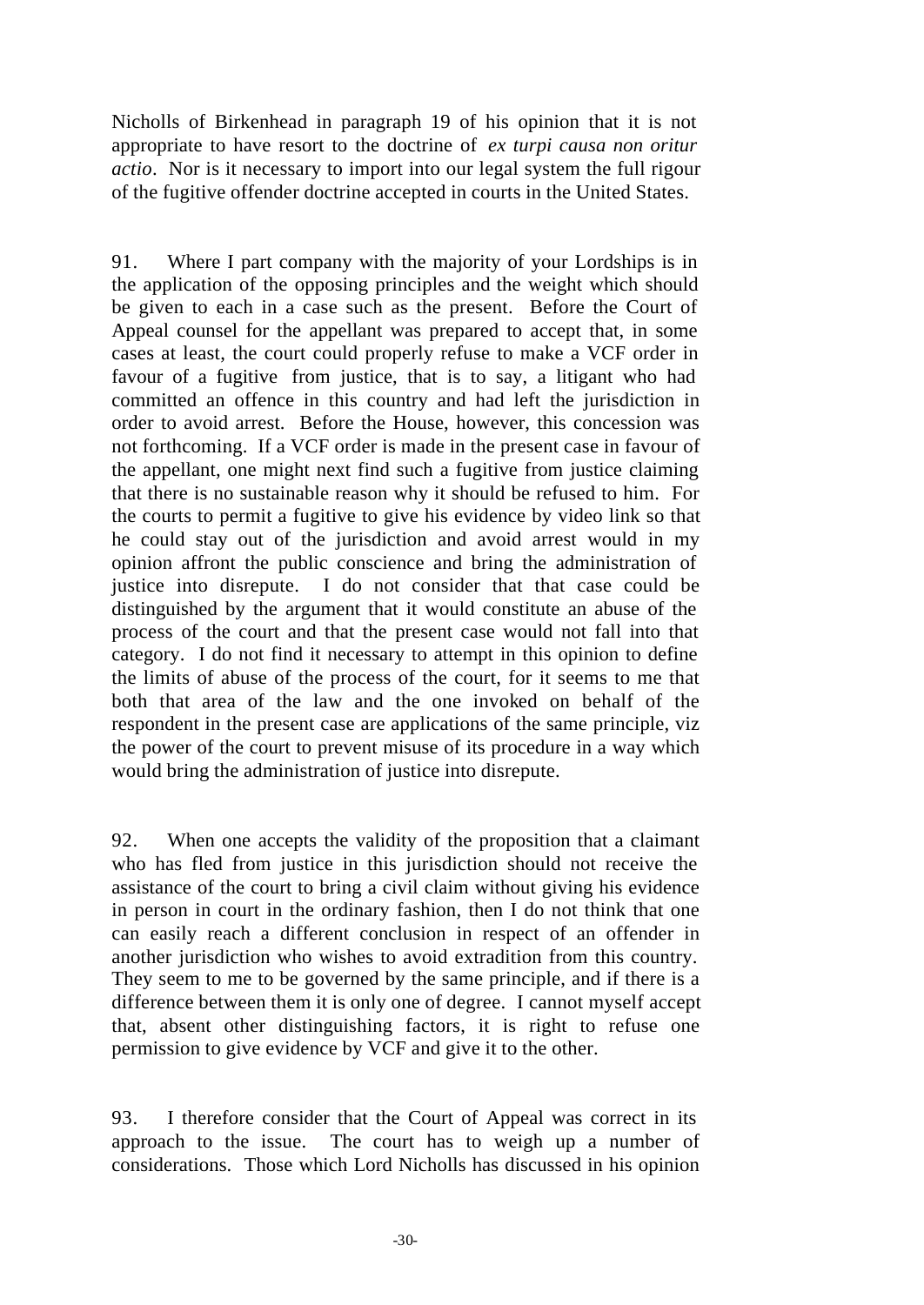are of course of importance and due weight must be given to them, as also to those enumerated in paragraph 46 of the judgment given by Simon Brown LJ. One must take into account on one side of the equation the fact that the technology is now well established and its use would not cause much prejudice to the respondent. If, as appears probable, the appellant would be unlikely to succeed in his case if he were unable to give evidence is obviously a consideration of great strength. As against that is the fact that he could have brought timeous proceedings in France if his main object is, as he claims, to clear his name – he commenced the action in England before the time-limit had expired in France. Most heavily against him has to be weighed the factor, which to my mind is a very powerful one, that the claimant wishes to have the assistance of the court to give his evidence in a special way, which will enable him to avoid the consequences of his criminal act. I consider that it would be quite wrong to allow him to do that, even if it were to mean that the exercise of his right of action for the publication in this country of a defamatory article is fatally inhibited. I agree with the Court of Appeal that this factor should prevail when the balancing exercise is carried out and that the order was wrongly made by the judge.

94. Counsel for the appellant also argued that the refusal to permit the appellant to give evidence by video link, which was tantamount to excluding him from presenting his case in court, constituted a breach of Article 6 of the European Convention on Human Rights. I would not accept this argument. The European Court of Human Rights has stated and regularly applied the principle that the right of access is not absolute. So in *A v United Kingdom* (2002) 36 EHRR 917, having stated in paragraph 73 of its judgment that the right of access to a court constitutes an element inherent in the right to a fair hearing, the Court continued in paragraph 74:

"However, the right of access to court is not absolute, but may be subject to limitations. These are permitted by implication since the right of access by its very nature calls for regulation by the State. In this respect, the Contracting States enjoy a certain margin of appreciation, although the final decision as to the observance of the Convention's requirements rests with the Court. It must be satisfied that the limitations applied do not restrict or reduce the access left to the individual in such a way or to such an extent that the very essence of the right is impaired. Furthermore, a limitation will not be compatible with Article 6(1) if it does not pursue a legitimate aim and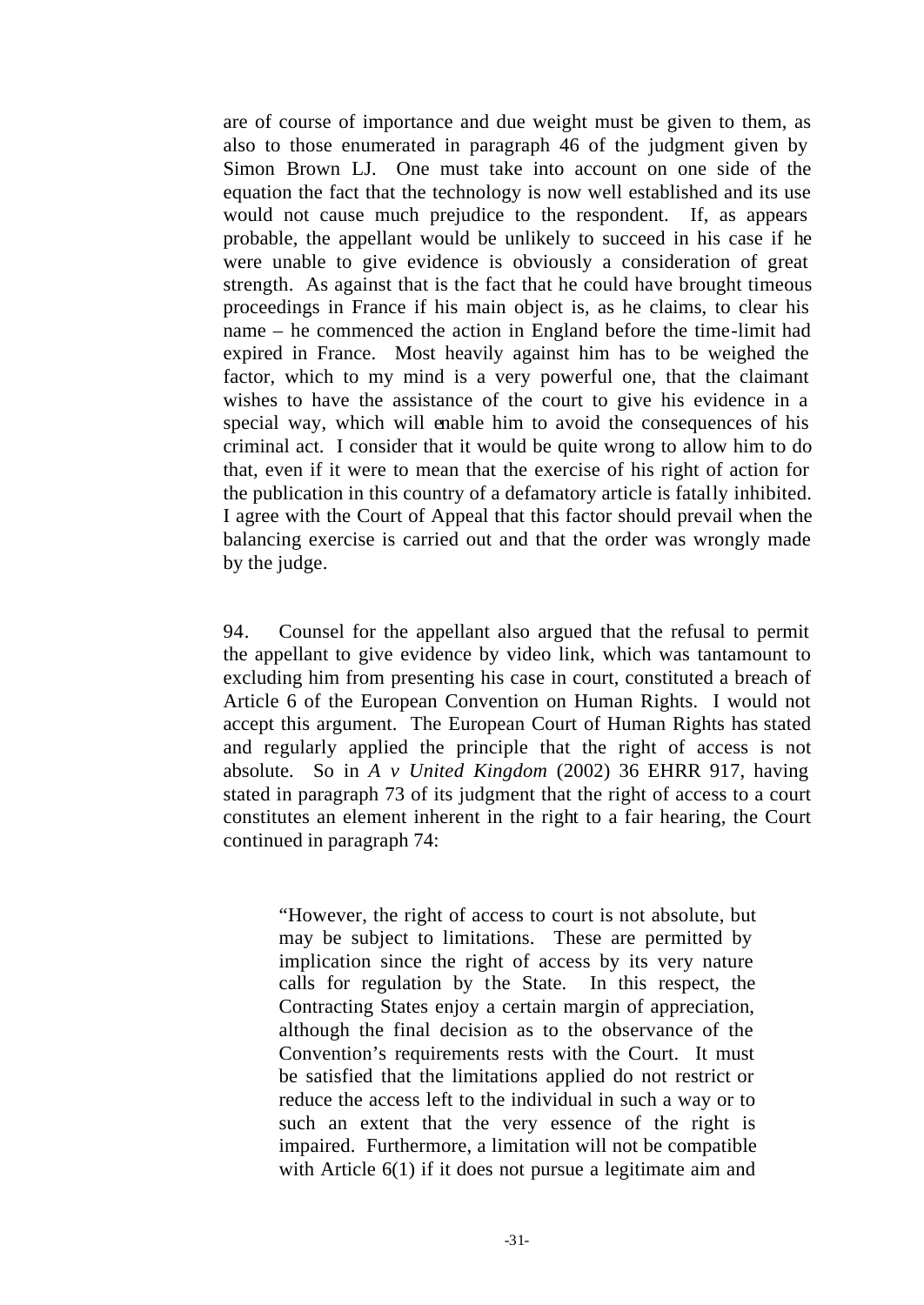if there is no reasonable relationship of proportionality between the means employed and the aim sought to be achieved."

95. In *Eliazer v Netherlands* (2001) 37 EHRR 892 the Court dismissed an application from a person who had been convicted *in absentia* on an appeal and refused a hearing by the Netherlands Supreme Court because no appeal lay against proceedings *in absentia.* At paragraph 30 of its judgment the Court reiterated the same principle:

"The Court recalls that the right to a court guaranteed by article 6 of the Convention, of which the right of access is one aspect, is not absolute. It may be subject to limitations, particularly regarding the conditions of admissibility of an appeal. However, these limitations must not restrict exercise of the right in such a way or to such an extent that the very essence of the right is impaired. They must pursue a legitimate aim and there must be a reasonable proportionality between the means employed and the aim sought to be achieved. In addition, the compatibility of limitations under domestic law with the right of access to a court guaranteed by article 6 of the Convention will depend on the special features of the proceedings concerned and account must be taken of the whole of the proceedings conducted in the domestic legal order as well as the functions exercised by a court of cassation whose admissibility requirements are entitled to be more rigorous than those of an ordinary appeal court."

In *McElhinney v Ireland* (2001) 34 EHRR 322 the Court dismissed an application brought by an applicant who claimed that he had been injured by a shot fired by a British soldier who had been carried for two miles into the Republic of Ireland, clinging to the applicant's vehicle following an incident at a checkpoint. He brought proceedings in the Irish courts, which dismissed his claim on the ground of State immunity. The judgment was mainly concerned with the principle of State immunity, but the Court at paragraphs 39-40 of its judgment added a further ground for rejecting the application: since the applicant could have sued the British Government in the Northern Irish courts, the decision of the Irish court did not in these circumstances exceed the margin of appreciation allowed to States in limiting an individual's right of access to court. I accordingly consider that, in application of the principle contained in these cases, no breach of Article 6 was involved